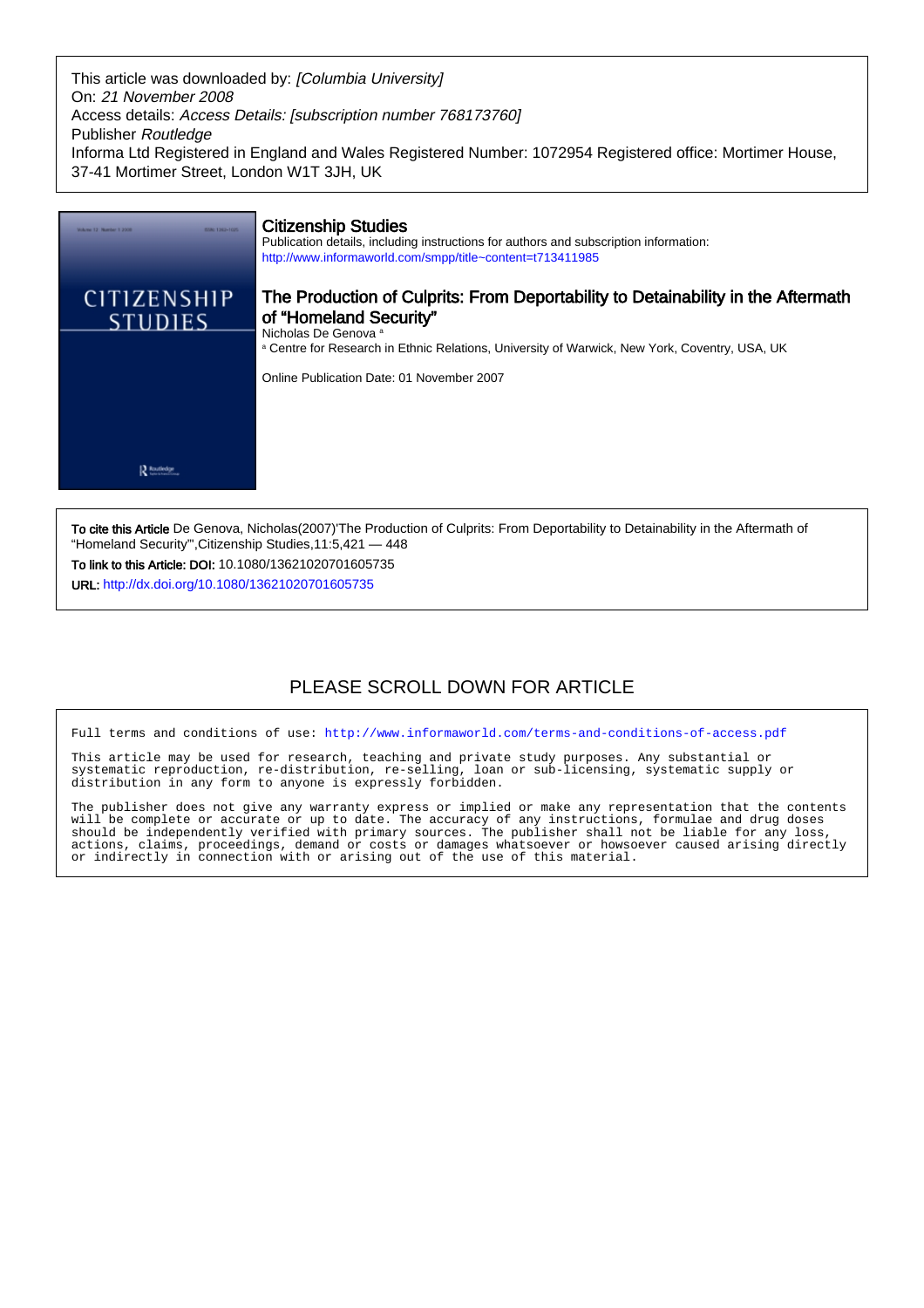Routledge

# The Production of Culprits: From Deportability to Detainability in the Aftermath of "Homeland Security"

NICHOLAS DE GENOVA

Department of Anthropology and Latino Studies Program, Columbia University, New York, USA; and Centre for Research in Ethnic Relations, University of Warwick, Coventry, UK

ABSTRACT In the aftermath of the events of September 11, 2001, the virtually instantaneous hegemony of a metaphysics of antiterrorism has radically reconfigured the politics of race, immigration, and citizenship in the United States. In the extended historical moment beginning with the United States' proclamation of a planetary "War on Terrorism" and encompassing our (global) political present, the US sociopolitical order has been racked by several interlocking crises convulsively careening between heightened demands on citizenship and the erosion of civil liberties, imperial ambition and nativist parochialism, extravagant domestic law enforcement and global lawlessness. In relation to the parallel but contradictory hegemonic projects of "American" national identity and attachment, on the one hand, and the expansion or refortification of US empire, on the other, the cumulative crisis-as-opportunity for US nationalism that has ensued is replete with unpredictable dilemmas and unresolved possibilities for both citizens and denizens alike. This essay examines significant new deployments of migrant "illegality" as this sociopolitical condition has been significantly reconfigured in the United States in the aftermath of the proclamation of a purported War on Terrorism, and the concomitant implementation of draconian police powers domestically that the author calls the Homeland Security State.

#### The Homeland Security State

It has been a staple of a certain species of critical discourse following September 11, 2001 to recognize that "terrorism" has now come to ubiquitously serve the same ideological role of pervasive and imminent external threat to the stability and security of the United States that "communism" previously did during the Cold War. "In terms of public rhetoric, domestic security policies, militarization of foreign policy and culture, curtailment of civil liberties, a pervasive sense of fear and threat", notes Marilyn Young, "the war on terrorism is the Cold War redux. It takes little historical imagination to see in the permanent war on terrorism a continuation of what was initially imagined as a permanent war on communism" (2004, p. 271). Some conservative commentators can even be found to sanctimoniously endorse precisely such a conceptual framework in normative terms (for example, Diamond, 2002), whereas more historically grounded scholarship has amply

Correspondence Address: Centre for Research in Ethnic Relations, S0.36 Social Studies Building, University of Warwick, Coventry CV4 7AL, UK. Email: npd18@columbia.edu

<sup>1362-1025</sup> Print/1469-3593 Online/07/050421-28 q 2007 Taylor & Francis DOI: 10.1080/13621020701605735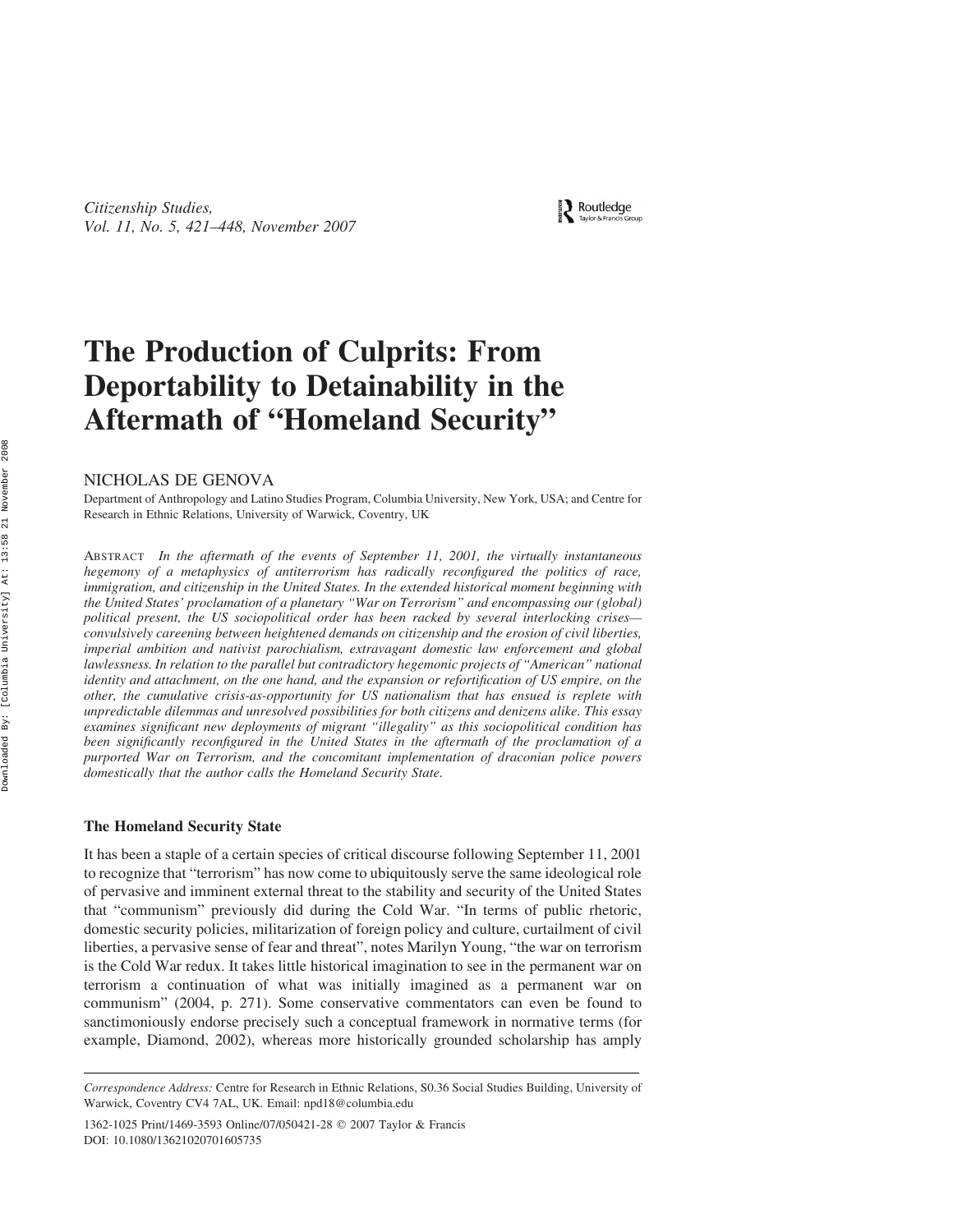verified the meaningful continuities and material connections, both from the left (for example, Mamdani, 2002, 2004; Harvey, 2003; Johnson, 2004a, 2004b, 2006; Smith, 2005) and even from the unorthodox right (Ferguson, 2004). During the decade intervening between the demise of the Soviet Union and the events of September 11, 2001, moreover, there was a tellingly symptomatic disaffection among some of the most prominent ideological proponents of the political and military order long premised upon "national security" with the apparent absence of any adequate external menace against which US global power—now awkwardly exposed in its "unipolar" singularity—could project its mission (cf. Robin, 2004). A ragtag collection of transnational phenomena, including drug smuggling, undocumented migration, arms dealing, sex trafficking, and other sorts of "organized crime", including international terrorism (albeit in its more mundane vernacular manifestations), were increasingly pressed to serve as one or another improbable surrogate (cf. Andreas & Price, 2001).

The post-World War II, Cold War-era National Security State entailed the discursive and institutional hegemony of a notion of US national "defense" as never-again even plausibly restricted to safeguarding the physical security of nation-state borders and the sovereignty of domestic institutions, but rather as infinitely flexible and effectively global, and above all aggressively pro-active, subordinating all imperatives to the putative "containment" of Communism and the external geopolitical "threat" of the Soviet Union. While the top-secret programmatic National Security Council policy paper known as NSC-68 famously decried the Soviet Union as an "[aspirant] to hegemony ... animated by a new fanatic faith, antithetical to our own" with repercussions that would entail "the fulfillment or destruction not only of this Republic but of civilization itself" (USNSC, 1950, p. I), US President Harry Truman could nonetheless be found to casually declare that the salvation of the human race from "totalitarianism" required that "the whole world adopt the American system" (cited in Ferguson, 2004, p. 80). In short, within the National Security State framework, there was a tenacious blurriness sustained between national "defense" and imperialist aggrandizement. This strategic reorientation palpably implied and often unabashedly avowed the militarization of every dimension of the United States' relation to the rest of the world, a permanent war preparedness and quest for military dominance during peacetime, including the coordination of foreign policy and military strategy with the economic interests, influence, and resources of "the nation", as well as the comprehensive ideological integration of foreign and domestic policy values and mandates. There is of course much of this overall framework that predictably remains durably intact and has been extravagantly reaffirmed in the wake of the events of September 11, 2001, albeit with the convenient substitution of "terrorism" as the specter of choice, rather routinely acknowledged by persistently affiliating it rhetorically with the ever-elusive figure of "totalitarianism" as a unifying frame of antagonistic reference.

What I am calling the Homeland Security State indubitably involves an ideological re-tooling operation that has refashioned the National Security State for an imperial era in which US global military power is plainly unchallenged by any other state, and must instead conjure elusive transnational networks of non-state enemies in order to justify what Young has incisively depicted as "permanent war in a unipolar world" (2004, p. 273). Thus, it is not that the National Security State has been supplanted so much as radically renovated. The ascendancy of the Homeland Security State nonetheless signals a momentous and qualitative improvisation, the historical specificity of which therefore commands intense critical scrutiny. This essay seeks to modestly elucidate something of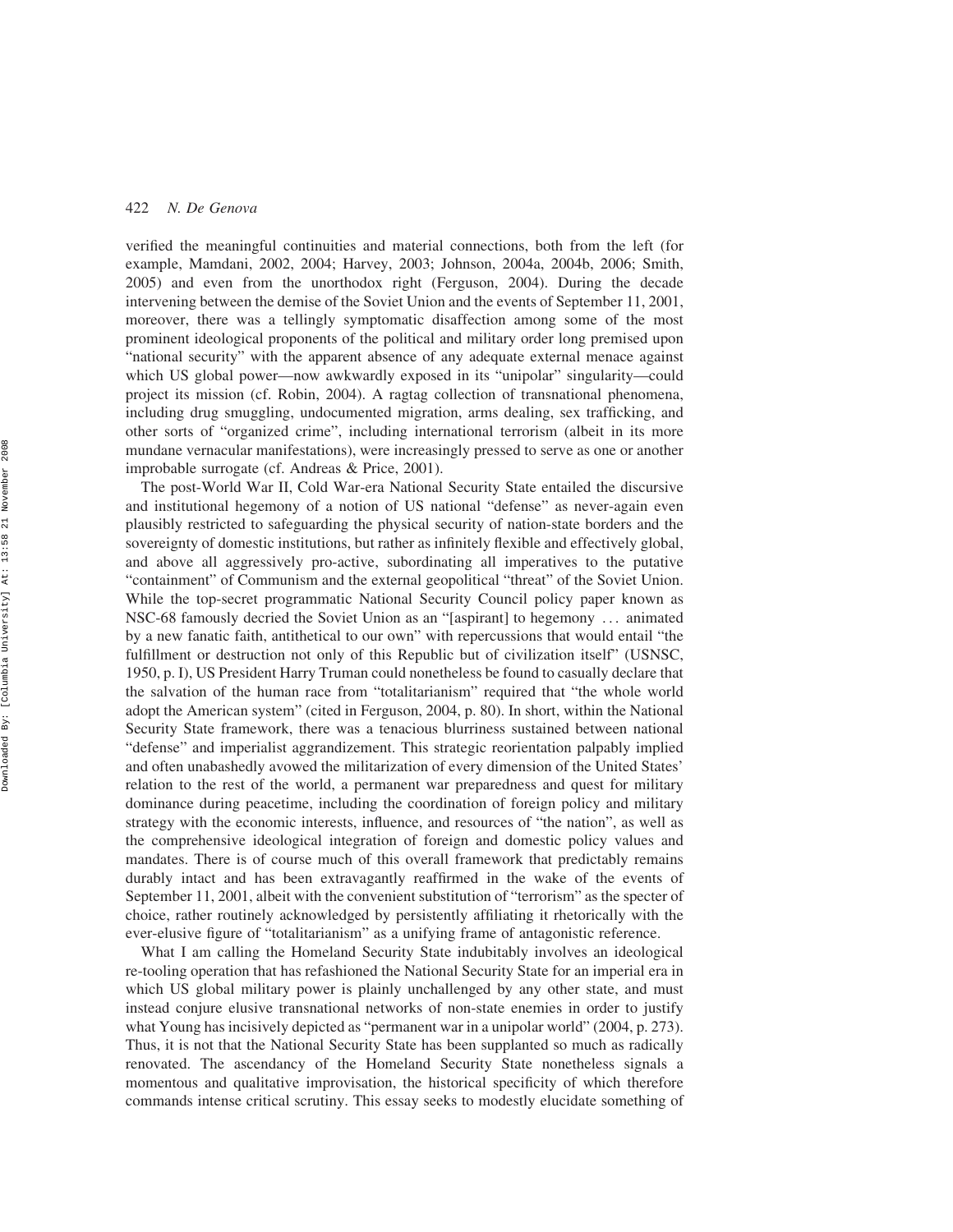this new and ongoing process of state formation in the United States with regard to only one of its crucial dimensions and distinguishing features—a specific and extraordinary instance of what Didier Bigo (2002) has more generally identified as "the securitization of immigration" (cf. Huysmans, 2006), which Benjamin Muller (2004) has analogously examined in terms of the securitization of citizenship itself. That the Homeland Security State entails "the most extensive reorganization of the federal government in the past fifty years", in the words of The National Strategy for Homeland Security (USOHS, 2002, p. vii), is merely the material and practical verification of the more decisive strategic reconfiguration which proclaims: "The U.S. government has no greater mission" than "securing the American homeland  $\dots$  from terrorist attacks" (p. 1), a new mandate that is confirmed to be "a permanent mission" (p. 4). Thus, alongside The National Security Strategy of the United States of America (USNSC, 2002), which predictably conjoins the metaphysical discourse of antiterrorism with a more prosaic prolegomena for reinvigorated global military dominance, the Homeland Security State emphatically addresses "a very specific and uniquely challenging threat—terrorism in the United States" and seeks "to provide a secure foundation for America's ongoing global engagement" by circumventing "our enemies" from "secretly inserting terrorists into our country to attack our homeland" (USOHS, 2002, p. 5).

The metaphysics of antiterrorism is replete with an acute and beleaguered sensibility about the instability and permeability of nation-state space and borders. This is perhaps nowhere more evident than in the very recourse, unprecedented in dominant US political discourse, to the rhetoric of "homeland", which has long been a hallmark of diasporic nostalgia and desire, and in effect discursively re-figures US citizens as ineffably alienated from their own "native" entitlement to the comfort of unproblematic belonging. "Although homeland security may strive to cordon off the nation as a domestic space from external foreign threats", Amy Kaplan persuasively contends, "it is actually about breaking down the boundaries between inside and outside, about seeing the homeland in a state of constant emergency from threats within and without ... to generate forms of radical insecurity" (2003, p. 90; cf. 2004). The homey domesticity of the Homeland Security State, however, ought not to obfuscate its implications for the wider conduct of US imperial power in the relentless quest to consolidate and sustain global hegemony (cf. Bigo, 2006; Jabri, 2006). Indeed, the National Strategy for Combating Terrorism (White House, 2003) responds to "a new global environment" chiefly distinguished by "unprecedented mobility and migration" (p. 7) by endorsing the ideal of "a seamless web of defense across the spectrum of engagement to protect our citizens and interests both at home and abroad" and asserting the consequent necessity of "providing our operating forces ... foreign and domestic—with a single integrated operating matrix" (p. 25, emphasis added).<sup>1</sup> The invocation of the distinction between "foreign" and "domestic" serves here only to underscore their material, practical, and discursive elision.<sup>2</sup> In contrast, if the Cold War's defining immigration legislation—the (McCarran–Walter) Immigration and Nationality Act of 1952—did indeed include new anti-communist ideological requirements for immigration as a matter of "internal security" and notoriously provided for not only the exclusion or deportation of communists but also even the denaturalization of naturalized-citizen "subversives", it fundamentally served to refortify the epistemic divide between the putative "inside" and "outside" of the national space. Thus, the Cold War's specter of foreign infiltration never afforded migrants as such a prominence in the nationalist imagination at all comparable to that which presently congeals around Arab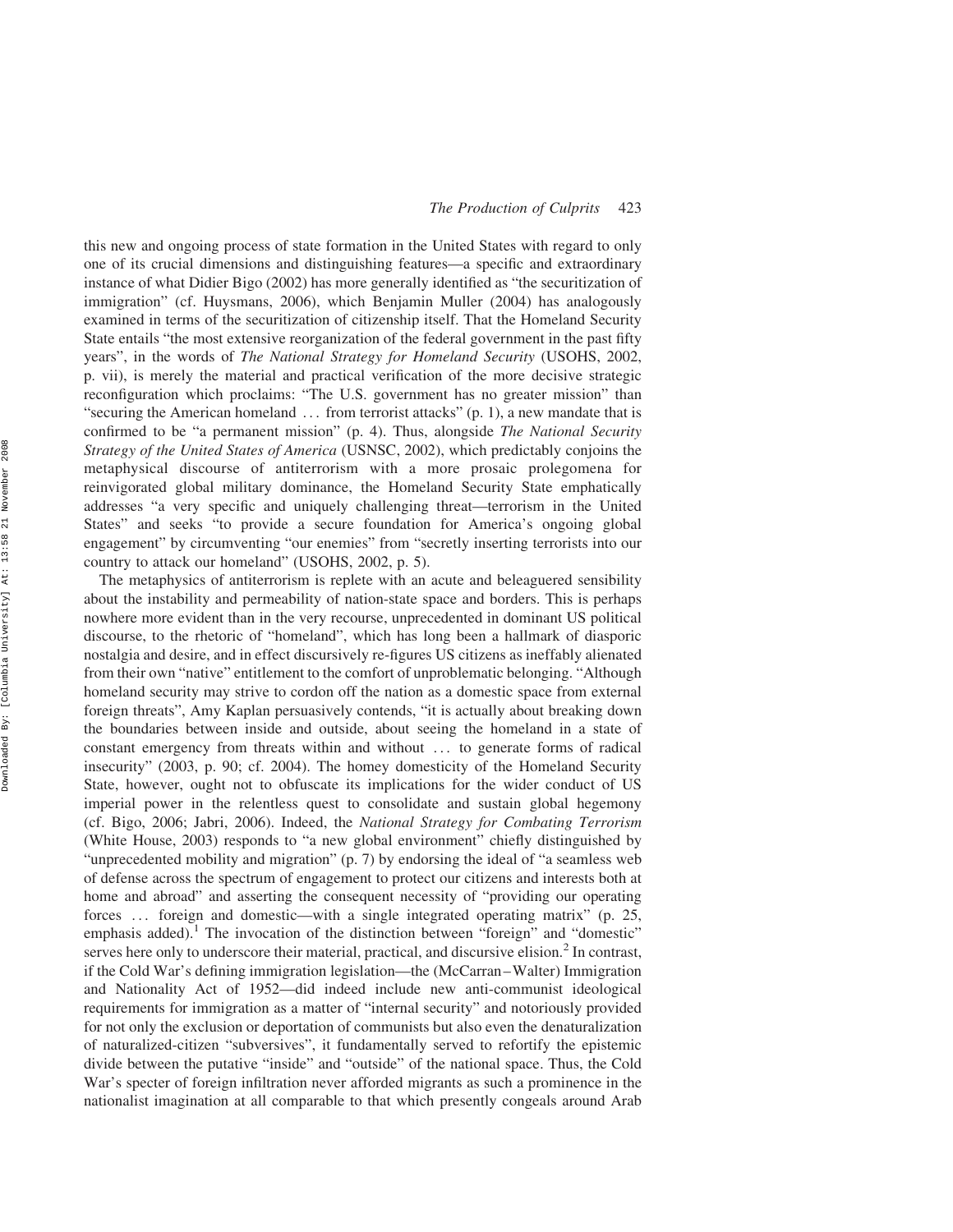and other Muslims living in the United States, and which has figured "immigration" in general as an utterly decisive site in the ostensible War on Terror.

The new nativism of antiterrorism has clearly not made the vast majority of contemporary (non-Muslim) migrant groups into primary objects of the sorts of racial profiling that proliferated since September 11, 2001. Nevertheless, the practical ramifications for all migrations and migrant *transnationalism* are already profound above all evidenced by the complete subsumption (as of 1 March 2003) of the now-defunct Immigration and Naturalization Service (INS) into the new Department of Homeland Security (DHS)—and may very likely be still more dramatic. Subsequently, the ultimately abortive Border Protection, Antiterrorism and Illegal Immigration Control Act (HR 4437, also known as the Sensenbrenner bill), passed 16 December 2005 in the House of Representatives), entailed the single most expansively punitive immigration legislation in US history. This bill would have criminalized all of an estimated 11 million undocumented migrants residing in the United States by summarily converting their "unlawful presence" into a felony (§203) and rendering them subject to mandatory detention upon apprehension (§401), and likewise would have converted any and all immigration violations—however minor, technical or unintentional—into felonies punishable with imprisonment, such that "legal" permanent residents would have been irreversibly rendered as "illegal aliens" for any variety of innocuous incidental infractions (§203). In addition to numerous other draconian provisions, the bill also sought to impose criminal sanctions, with imprisonment as a penalty, on anyone construed to knowingly "assist" (§202) an "unlawful" migrant (whether undocumented or previously "legal" and subsequently criminalized), with definitions so expansive that even immigration lawyers could have plausibly been subject to imprisonment (Mailman & Yale-Loehr, 2005). "It is paradoxical", remarks Etienne Balibar, in a related but different context, "to target those who in fact live the most insecure lives as being primarily responsible for the growth of insecurity" (Bojadžijev & Saint-Saëns, 2006, p. 24). Paradoxical, indeed, but quite productive nonetheless, as we will see.

In response to this legislative ambush, mass protest mobilizations during the spring of 2006, overwhelmingly comprised of migrants and citizens of color, forcefully established that undocumented migrant working people, although having only the most tenuous claim to "rights", were not at all prepared to languish in docile subjection. An estimated half a million marched in Chicago on 10 March (reportedly the largest single demonstration on record in the city's history, only then to be surpassed by the subsequent demonstration of approximately 750,000 on 1 May), followed by at least a million in Los Angeles on 25 March (in addition to several smaller protests that week), hundreds of thousands in New York City at various rallies in early April, as well as tens of thousands each in numerous other cities, culminating in several millions nationally with the "Day Without an Immigrant" one-day general strike and boycott on 1 May.<sup>3</sup> These events took the political establishment by storm and forcefully galvanized widespread public awareness of the US Senate's then-ongoing deliberations over the House legislation. Ultimately, the law in question proved to be politically untenable. Nevertheless, the parties to the legislative debate finally did approve a similarly punitive but dramatically more limited law, the Secure Fence Act of 2006, ostensibly providing for further fortification of the US–Mexico border with hundreds of miles of new physical barriers to be added to the existing 125 miles of fence. Amidst the controversy over new immigration proposals, but rather less well known, KBR—a company famous for scandals concerning its war profiteering in Iraq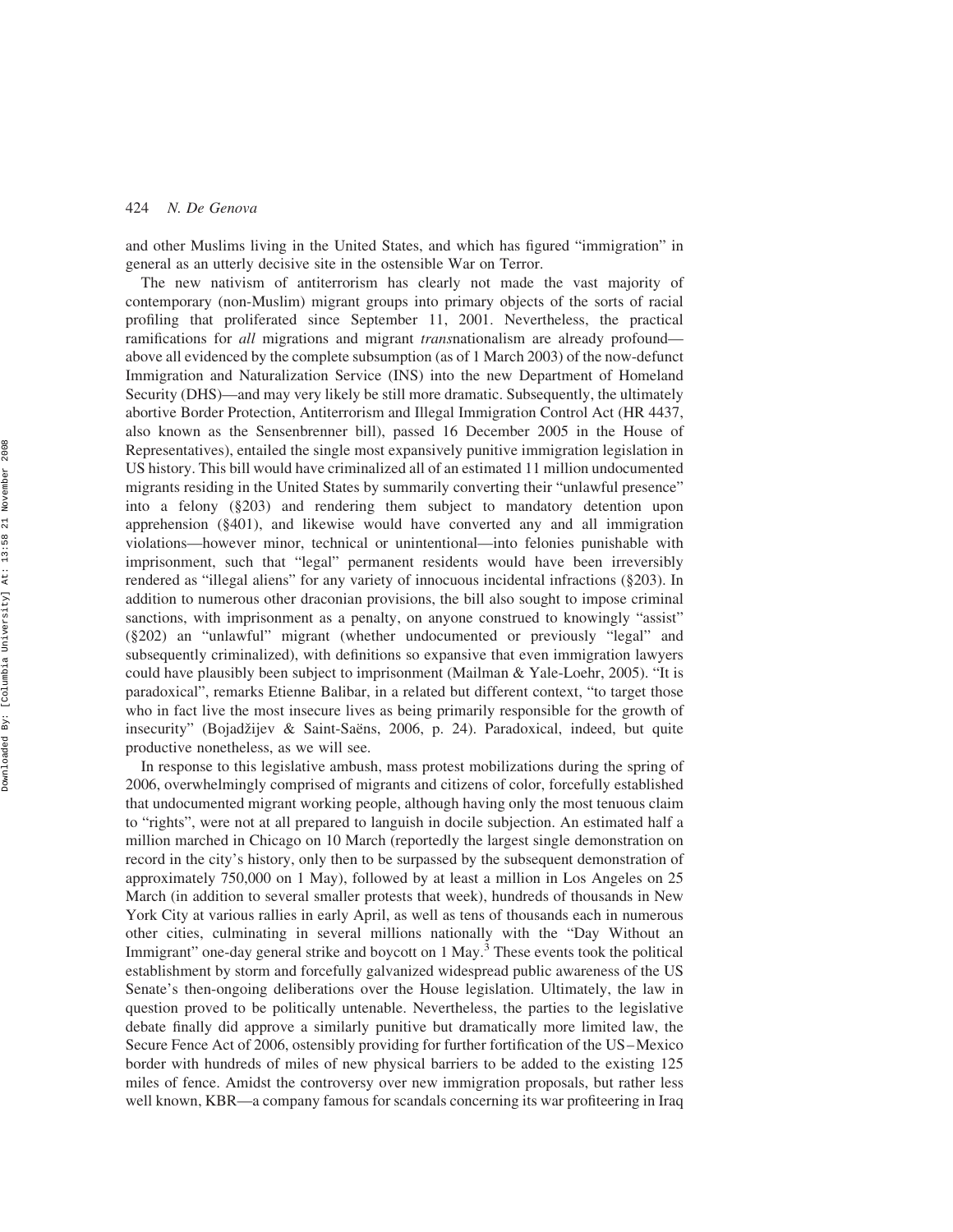and a subsidiary of Halliburton (the corporation formerly directed by US Vice President Dick Cheney)—was quietly awarded on 24 January 2006 a \$385 million contingency contract that provides for the creation of new detention facilities "in the event of an emergency influx of immigrants into the US, or to support the rapid development of new programs".<sup>4</sup> Those prospective "new programs" that might require mass detentions, predictably, are shrouded in an ominous ambiguity. But "detentions"—which is to say, more precisely, *indefinite* imprisonment without formal charges or any semblance of due process of law—have indeed been the hallmark of the Homeland Security State, and noncitizens have overwhelmingly been figured as its special targets. Much, then, revolves around the economy of "illegality" that renders a migrant or other foreign visitor more or less subject to the caprices of the Rule of Law.

## Migrant "Illegality" and Deportability

Undocumented migration, in the United States and elsewhere, is pervasively treated not only in policy debates and mass-media representations but also in scholarship as a selfevident "problem". Migrant "illegality", however, like citizenship itself, is a juridical status. It signifies a social relation to the state; as such, migrant "illegality" entails the production of a preeminently *political* identity. If we as publicly engaged intellectuals begin not from the epistemological standpoint of the state and its functionaries but rather from the standpoint of the elementary freedom of movement as something like a basic human entitlement, then rather than presupposing that there is something inherently suspect about the human beings who migrate, the real problem comes into considerably sharper focus: that problem, clearly, is the state itself (cf. Harris, 1995, p. 85). Once we recognize the irreducibly political character of all questions concerning undocumented migration, and sharply formulate the problem of the state as a defining horizon for such concerns, then it becomes more immediately apparent that all undocumented migrations are constituted as historically specific products of the intersections of particular migratory movements with the distinct political and legislative histories of particular states and their consequent legal economies of meaning and differentiation. In other words, there is no such thing as undocumented migration (or migrant "illegality") "in general". These analytic categories do not constitute a generic, singular, universal, and thus, transhistorical and essentialized object of study or target for policy intervention. Indeed, this is why an interrogation of the historical specificity of the post-September 11, 2001 Homeland Security State, precisely in contradistinction with the US immigration and naturalization regime that immediately preceded it, becomes so imperative. Nonetheless, it is indeed a broadly generalizable characteristic of many, if not most, undocumented migrations that they are preeminently labor migrations (De Genova, 2002). Hence, the deep continuities and otherwise more prosaic ramifications of this "new" regime of migrant "illegality" with that upon which it is historically predicated remain to haunt it, and arguably expose labor subordination as one of the constitutive if suppressed conditions of possibility for the metaphysics of antiterrorism.

Within the regime of US immigration and naturalization law, it is noteworthy that the term "immigrant" is reserved only for those so-called "legal" migrants who have been certified as such by the state. Yet it is still more instructive to note that the strictly accurate technical category for undocumented migrants is therefore not "immigrant" at all. The legal category that designates an undocumented migrant in the US is not even the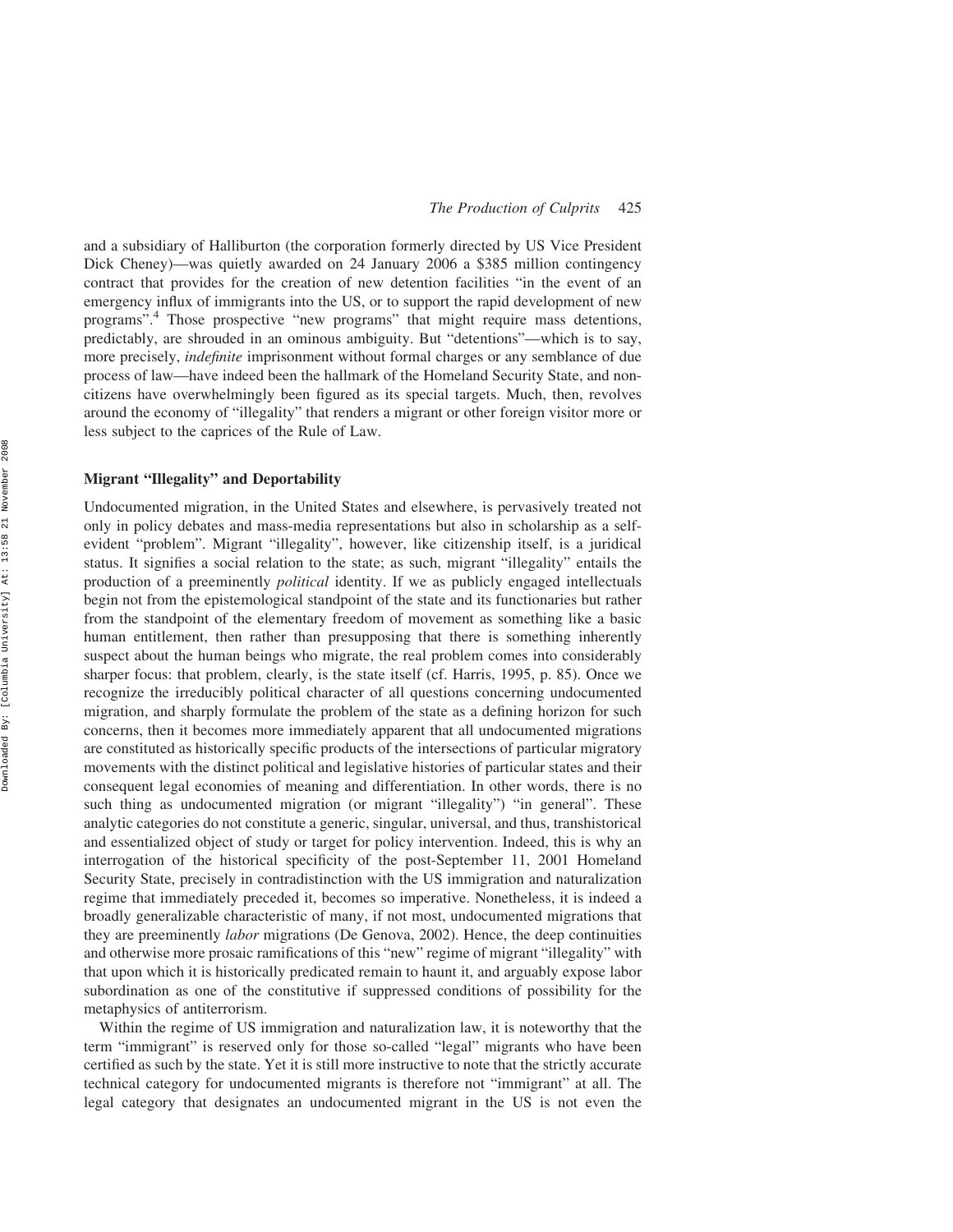politically charged, bluntly hostile, but nonetheless ubiquitous category "illegal alien", but rather, more precisely, "*deportable* alien". Indeed, it is their distinctive legal vulnerability, their putative "illegality", that facilitates the subordination of the undocumented as a highly exploitable workforce. But this is above all true because any confrontation with the scrutiny of legal authorities tends to be always-already tempered by the discipline imposed by their ultimate susceptibility for deportation.

US immigration law and its enforcement creates an apparatus for the everyday production of a durable and enduring migrant "illegality", yet its disciplinary operation has never effectively achieved, and until recently, almost never even pretended to achieve, the presumed goal of mass deportation. On the contrary. It is deportability, and not deportation as such, that has historically rendered undocumented migrant labor as a distinctly disposable commodity. Migrant "illegality" is lived through a palpable sense of deportability—which is to say, the possibility of deportation, or in the bureaucratic euphemism of the US immigration regime, the possibility of being "removed" from the space of the state. What has made deportability so decisive for migrant "illegality" and the policing of state borders, ultimately, is that *some are deported in order that most may* remain (un-deported)—as workers, whose particular migrant status may thus be rendered "illegal" and sustained indefinitely (De Genova, 2004, 2005). Nevertheless, with the advent of the Homeland Security State and its characteristic expansiveness, aggressiveness, and general bombast, US immigration authorities in the DHS's Office of Detention and Removal have enunciated a 10-year "strategic enforcement plan", called "Endgame", whose express mission is to promote "national security by ensuring the departure from the United States of all removable aliens" (USDHS-ICE, 2003, p. ii). The avowed commitment to an immediate "operational focus on fugitive apprehension and [eventually] developing full capacity to remove all removable aliens" plainly sustains and vigorously reaffirms the conventional goal of "removal" that has long distinguished the regime of deportability, albeit with a significantly new tactical emphasis on targeted policing.<sup>5</sup> Yet, the political campaign to criminalize undocumented status, as elaborated in the proposed Border Protection, Antiterrorism and Illegal Immigration Control Act, notably sought to enact a crucial shift that would have displaced this regime's most elementary category—the *deportable alien*—in favor of another, the *unlawful alien*, whose susceptibility for deportation was amply juxtaposed with myriad grounds for detention and incarceration, meeting "unlawful presence" with protracted confinement.<sup>6</sup>

Mexican migrants in particular, as is well known, were pervasively figured as the US nation-state's iconic "illegal" (or, deportable) "aliens" throughout most of the twentieth century, and largely continue to be so. This was perhaps never more dramatically and unequivocally demonstrated than in the mass deportations and coercive repatriations of Mexican migrants as well as their often US-born (and hence, US-citizen) children during of the 1930s. Immediately following what was in fact a mass importation of Mexican/migrant labor driven primarily by a voracious employer demand during the period from 1910 to 1930, when approximately one-tenth of Mexico's total population had relocated north of the border, with the advent of the Great Depression, Mexican migrants and birthright US citizens of Mexican ancestry alike were systematically excluded from employment and economic relief, which were declared the exclusive preserve of "Americans", who were presumed to be more "deserving". These abuses culminated in the forcible mass deportation of at least 415,000 Mexican migrants as well as many of their US-citizen children, and the "voluntary" repatriation of 85,000 more (Hoffman, 1974;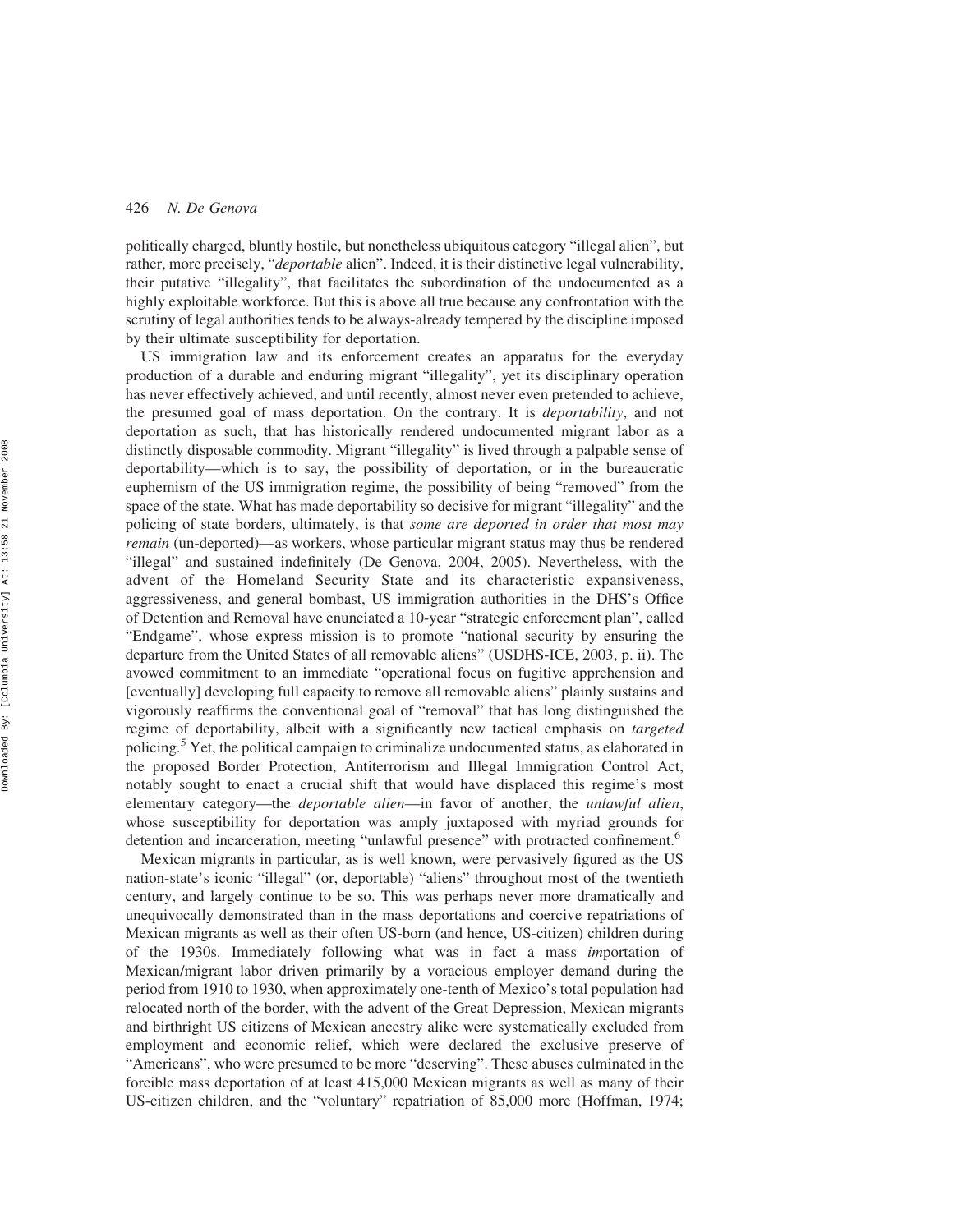Balderrama  $\&$  Rodríguez, 1995). Inasmuch as this mass expulsion of Mexicans during the 1930s proceeded with no regard to "legal" residence or US citizenship or even birth in the US—and migrant and citizen alike were deported simply for being "Mexicans"—the more plainly racist character of the illegalization and deportability of Mexican labor became starkly manifest. Notably, this was not the only occasion when Mexican deportability was mobilized to such excessive purpose. In 1954–1955, the militarized dragnet and nativist hysteria of Operation Wetback culminated in the expulsion of at least 2.9 million "illegal" Mexican/migrant workers (García, 1980). More important, these examples reveal a still more fundamental and general "revolving-door" pattern of simultaneous deportations coupled with an overall mass importation, which has long been the defining feature of Mexican migrant labor (De Genova, 2005).

In short, what the history of Mexican migration to the US makes abundantly clear and irrefutable is the crucial relation between migrant "illegality" and labor subordination.<sup>7</sup> The productivity of immigration law in creating and sustaining distinctive forms of pronounced and protracted legal vulnerability for particular migrants, therefore, is inextricable from the specifically *economic* profitability of migrant deportability, but it is of decisive importance here to emphasize that this is only possible when migrant "illegality" is produced and deployed on a mass scale. Again, it is not deportation as such but rather deportability that qualifies undocumented migrant labor as a commodity of choice distinguished by its heightened vulnerability and, ordinarily, its resultant tractability. In the remainder of this essay, however, it will be instructive to redirect our critical scrutiny from the economic profitability of migrant "illegality" and deportability to the specifically political profitability of mobilizing "illegality" and deploying deportability, precisely not on a mass scale but rather more selectively, not simply in the banal production of mundane "illegal aliens" but rather in the targeted production of Arab and other Muslims as "enemy aliens".

#### From "Illegal Aliens" to "Enemy Aliens"

Before we proceed to consider the political production "enemy aliens", it is crucial to recall, as the reinvigorated immigration debate makes abundantly clear, that more conventionally construed "illegal aliens" have hardly been exonerated of their dubious distinction. After all, the very title of the House legislation explicitly coupled "Antiterrorism and Illegal Immigration". The revised imperatives of the Homeland Security State have certainly not "redeemed" undocumented migrants, or even US-citizen Latinos, Asians, and other people of color, of the allegations of "foreign"-ness, "illegality", or "criminality" that were already more or less prominent features of their various racializations in the years immediately prior to September 11, 2001. The escalation in the name of the "War on Terrorism" of immigration raids against undocumented Mexican and other migrant workers—especially those employed in airports and on military bases during the months immediately after September 11, 2001 as well as the heightened policing and militarization of the US–Mexico border, and the dramatic escalation of immigration raids since April 2006 in reaction to the protest mobilizations, have persistently and repeatedly reconfirmed that the pervasive racialized equation of Mexicans in particular (and Latinos, more generally) with the figure of the "illegal alien" has hardly been suspended or diminished. Indeed, the putative War on Terrorism and the resurgence of "national security" concerns has readily supplied a quite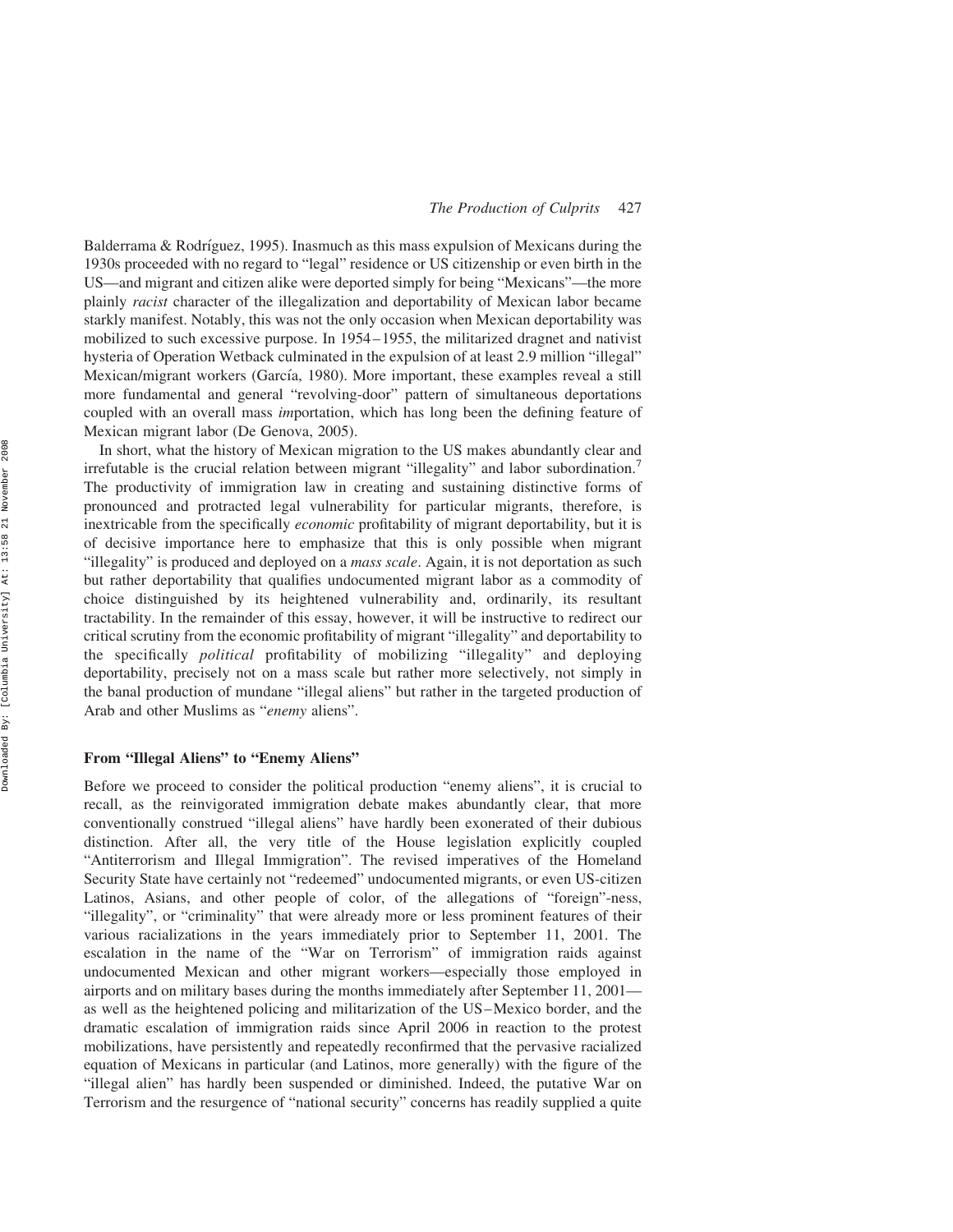convenient ideological rationale for anti-immigration lobbies to reassert their already well-worn obsessions and to re-energize their longstanding campaigns, all of which were conventionally directed disproportionately against Latinos—from the movement to restrict undocumented migrants' access to driver's licenses,<sup>8</sup> to the call for a rejection of the Mexican *matrícula consular* as a valid form of identification, to the demand that the US-born children of the undocumented should be denied birthright US citizenship (for example, Camarota, 2001; FAIR, 2002; FILE, 2002; Krikorian, 2002, 2003; Dinerstein, 2003; Martin et al., 2003; cf. Schuck & Smith, 1985; Wood, 1999).

Given many US employers' deeply entrenched historical dependency on the abundant availability of legally vulnerable undocumented migrant labor, however, and in spite of the pervasive rhetoric of "securing" borders, it hardly comes as a surprise that on 7 January 2004, the Bush administration proposed a new scheme for the emphatically "temporary" regularization of undocumented workers' "illegal" status and for the expansion of a Bracero-style migrant labor contracting system orchestrated directly by the US state (Bush, 2004; cf. Calavita, 1992; Papademetriou, 2002). Notably, George W. Bush's original immigration "reform" proposal expressly precluded any prospective eligibility for permanent residence or citizenship, and merely sought to devise a more congenial formula by which to sustain the permanent availability of disposable (and still deportable) migrant labor, but under conditions of dramatically enhanced ("legal") regimentation and control. According to such a formula, the state would, in effect, operate as a broker of virtually indentured laborers whose continued presence in the United States was conditioned by their faithful servitude to designated employers. Confronted with an unanticipated insurgency of immigrants' rights protests, however, on 15 May 2006, Bush revised his formulation of "reform". While declaring that "illegal immigration ... brings crime to our communities" (and more generally reaffirming the criminalization of undocumented migrants as law-breakers), pledging to deploy 6,000 National Guard troops to the US– Mexico border to assist the Border Patrol, and taking great pains to appear to repudiate anything that might be characterized as an "amnesty" for undocumented workers, Bush nevertheless defended an eventual eligibility for naturalization for some undocumented migrants who have been in the United States for several years and could meet multiple other requirements (Bush, 2006). Notably, those undocumented migrants who could qualify for such a legalization would be subjected to several additional years of heightened vulnerability and continued deportability as they sought to satisfy all of these requirements, while those who do not qualify would be immediately subject to deportation and, at best, might merely be invited to join the ranks of the new mass of eminently disposable guestworkers. Those who could finally naturalize as US citizens, moreover, would ultimately have served a very long and arduous apprenticeship in "illegality" and subsequent subjection to considerable scrutiny, surveillance, and discipline as the precondition for their "legalization". This sort of subjection, it might be reasonably inferred, is truly what Bush means when he depicts this plan as "a way for those who have broken the law to pay their debt to society, and demonstrate the character that makes a good citizen" (2006, emphasis added).

Inasmuch as the figure of the "illegal alien" has long been rendered synonymous with a corrosion of law and order, the porosity of the US–Mexico border, and a supposed crisis of national sovereignty itself, one common and remarkably virulent strain of the post-September 11, 2001 nativism boldly declares all undocumented migrants, in effect, to be potential terrorists. One need only consider the title, for example, of Michelle Malkin's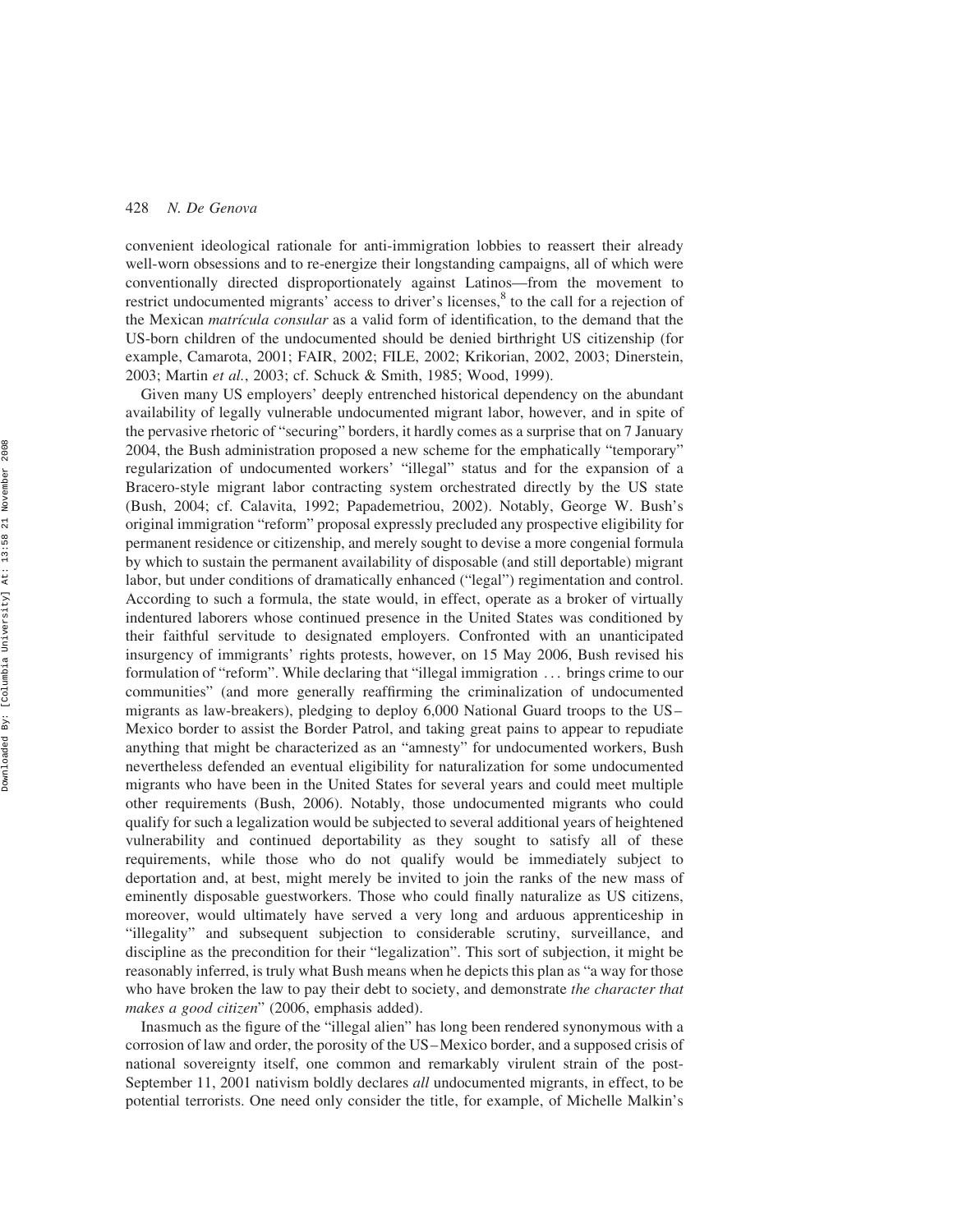nativist diatribe Invasion: How America Still Welcomes Terrorists, Criminals, and Other Foreign Menaces to Our Shores (2002), the first chapter of which declares: "When we assess the security of our borders, our immigration laws, and our tourism policies ... we must ask at every turn: What would Mohamed do?" (2002, p. 3). Referring literally to September 11 hijacker Mohamed Atta, but brazenly insinuating the more generic and iconic figure of a racialized Arab/Muslim menace, Malkin contends that "illegal immigration through Canada and Mexico is the passageway of countless terrorist brethren" (p. 8), and that al-Qaeda operatives can readily enter the US from Mexico undetected "alongside hundreds of thousands of undocumented workers" (p. 9). The juxtaposition of "countless terrorist[s]" and "hundreds of thousands of undocumented workers", of course, operates rhetorically to strategically elide any distinction between "illegal aliens" and "enemy aliens".

The term "enemy aliens", as I am using it, is not merely a rhetorical gesture, however. Rather, the category has a precise legal content that has been a convention of US law since the passage of the Enemy Aliens Act of 1798 (Act of 6 July 1798, 1 Stat. 577), which has remained in effect ever since. The Enemy Aliens Act affirms that the US president is authorized during wartime to detain, deport, or otherwise restrict the liberties of any person (over 14 years of age) who is a citizen of a state with which the United States is at war, without any requirement that the individual in question has demonstrated "disloyalty" or engaged in criminal conduct, or has even been alleged to be "suspicious" (Renquist, 1998, p. 209). Following World War II, in the decisions of Ludecke v. Watkins (1948), and then again in Johnson v. Eisentrager (1950), the US Supreme Court upheld the constitutionality of the Enemy Alien Act, but the "enemy alien" authority has never been formally invoked since (Renquist, 1998, p. 210; Cole, 2003, pp. 12, 237n.23). Furthermore, in a strict sense, the rule applies only in a time of *declared* war and may be directed exclusively toward the citizens of a state with which the United States is at war. Since September 11, 2001, 80,000 male foreign nationals visiting the US from designated countries of origin (of which 24 of 25 were predominantly Arab and/or Muslim) were required to register with authorities and be photographed and fingerprinted (a program launched in December 2002 and discontinued on 1 December 2003); 8,000 Arab or other Muslim migrants or visitors were sought out by the FBI for interviews; and more than 5,000 have been subjected to detentions (culminating in deportations for 515) as a result of the purported "antiterrorism" dragnet (Cole, 2006, p. 17). Neither of the criteria for the application of the "enemy alien" authority, however, pertains to the vast majority of them (who have predominantly been citizens of Arab or other Muslim countries that are ostensibly allies of the US or otherwise "cooperating" with US directives).

In this amorphous "war" on such an ever-elusive, characteristically transnational, definitively stateless, and distinctly moving target—namely, "terrorism"—an official and explicit application of the "enemy alien" rule to virtually anyone would seem highly implausible if not altogether untenable. Indeed, the Bush administration improvised a rather more appropriately ambiguous and elastic category with which to preemptively justify the indefinite detention of some of its terrorism "suspects"—without formal charges and without any semblance of due process of law: they have been labeled "enemy combatants". The term itself exposes a blatant presumption of guilt. Although the overwhelming majority of the alleged "combatants" are foreign nationals, the distinction among them between aliens and citizens has been notably effaced as they are relegated to an astounding state of exception (cf. Agamben, 1998, 2005).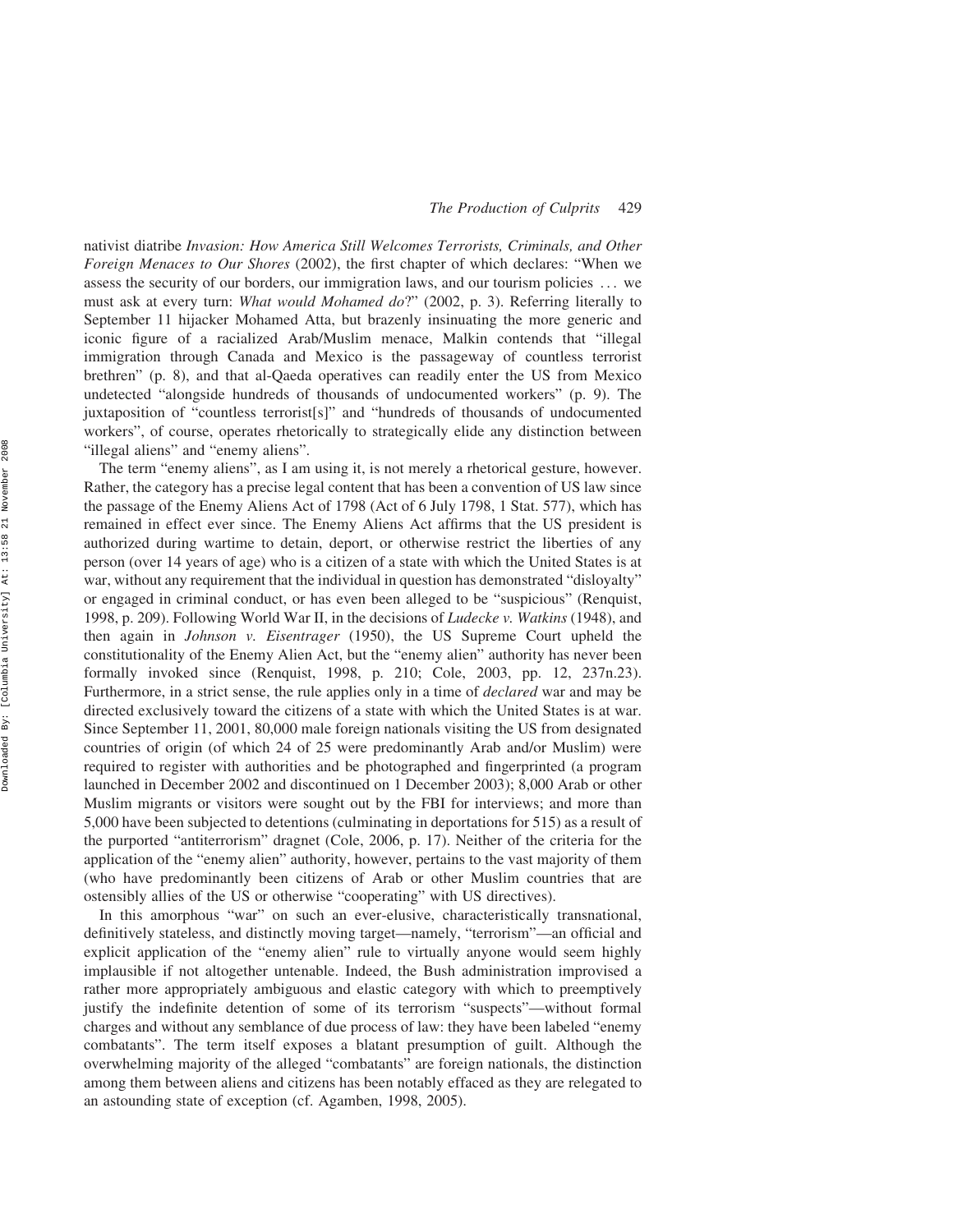Perhaps the premier exemplar of the insidious truth that the presumably elementary liberties and legal protections of US citizens can be subverted altogether is Jose´ Padilla. Padilla, a US citizen by Puerto Rican colonial birthright, who was initially accused of plotting to carry out a "terrorist" attack with a radioactive "dirty bomb" in the United States as an al-Qaeda operative, is likewise the telltale case confirming that Latinos have acquired no newfound immunity from the new (post-September 11) nativism. Without any of the purportedly sacrosanct due process of law to which his US citizenship is supposed to entitle him, Padilla was apprehended in an airport in Chicago on 8 May 2002 and subsequently was indefinitely imprisoned under military jurisdiction. With a flagrant refusal by the US government to publicly present any formal charges or evidence against him whatsoever, Padilla was stripped of any semblance of juridical personhood, and was effectively "disappeared" (cf. LCHR, 2003a, 2003b, 2003c, 2003d).<sup>9</sup> A related case involved the military imprisonment of Yasser Esam Hamdi, raised in Saudi Arabia and purportedly apprehended on or near a battlefield in Afghanistan, but whose parents resided in the United States at the time of his birth, and hence a US citizen (cf. Nyers, 2006; Stasiulis & Ross, 2006). Notably, Hamdi's contentious US citizenship became a flashpoint for legal arguments fundamentally directed at overturning the extension of birthright citizenship to the US-born children of undocumented migrants (for example, FILE, 2002). Still more significant, following the Supreme Court's ruling on 28 June 2004 in *Hamdi v*. Rumsfeld, overturning the executive authority of the President and the Department of Justice to indefinitely detain him with no due process of law, Hamdi was released from custody only on the conditions that he be transferred to Saudi Arabia, abide by strict travel restrictions, and renounce any claim to his US citizenship (USDoJ, 2004). Much more recently, this Bush Administration improvisation—the unchecked executive authority to designate even US citizens as "unlawful enemy combatants"—was retroactively sanctioned by the US Congress and institutionalized as law by the Military Commissions Act of 2006 (signed 17 October 2006), thus overriding all legal decisions previously challenging this authority.

These alleged "enemy *citizens*" notwithstanding, most of the purported "enemy combatants" have been foreign nationals, usually apprehended in the vicinity of actual theatres of warfare during the US war against Afghanistan, and are distinguished for their indefinite incarcerations at the US's Guantánamo Naval Base in Cuba. Meaningful and evocative analogies notwithstanding, it is important nonetheless to note that the term "enemy combatant" has not been applied indiscriminately to all so-called "terrorism" suspects". While a more detailed consideration of the historical circumstances, sociopolitical condition, and legal predicament of these alleged "enemy *combatants*" is beyond the scope of the present essay (and, in any case, has otherwise received considerable attention; Ratner & Ray, 2004; Rose, 2004; Willis, 2006; cf. Yee & Molloy, 2005; Begg, 2006), they provide an absolutely necessary and indispensable conceptual counterpoint to the approximately 5,000 Arab and other Muslim non-citizens—de facto "enemy aliens"—who have been detained as a consequence of the post-September 11 immigration regime. Indeed, it is these detentions *within* the United States (and, in at least 515 instances, the consequent deportations) that have truly been the centerpiece of the Homeland Security State, as such—the "domestic" face of the US war machinery.

The most extravagant and deservedly most infamous deployment of the "enemy alien" authority in US history was the mass internment in concentration camps of the Japanese during World War II. As a result of President Franklin D. Roosevelt's Executive Order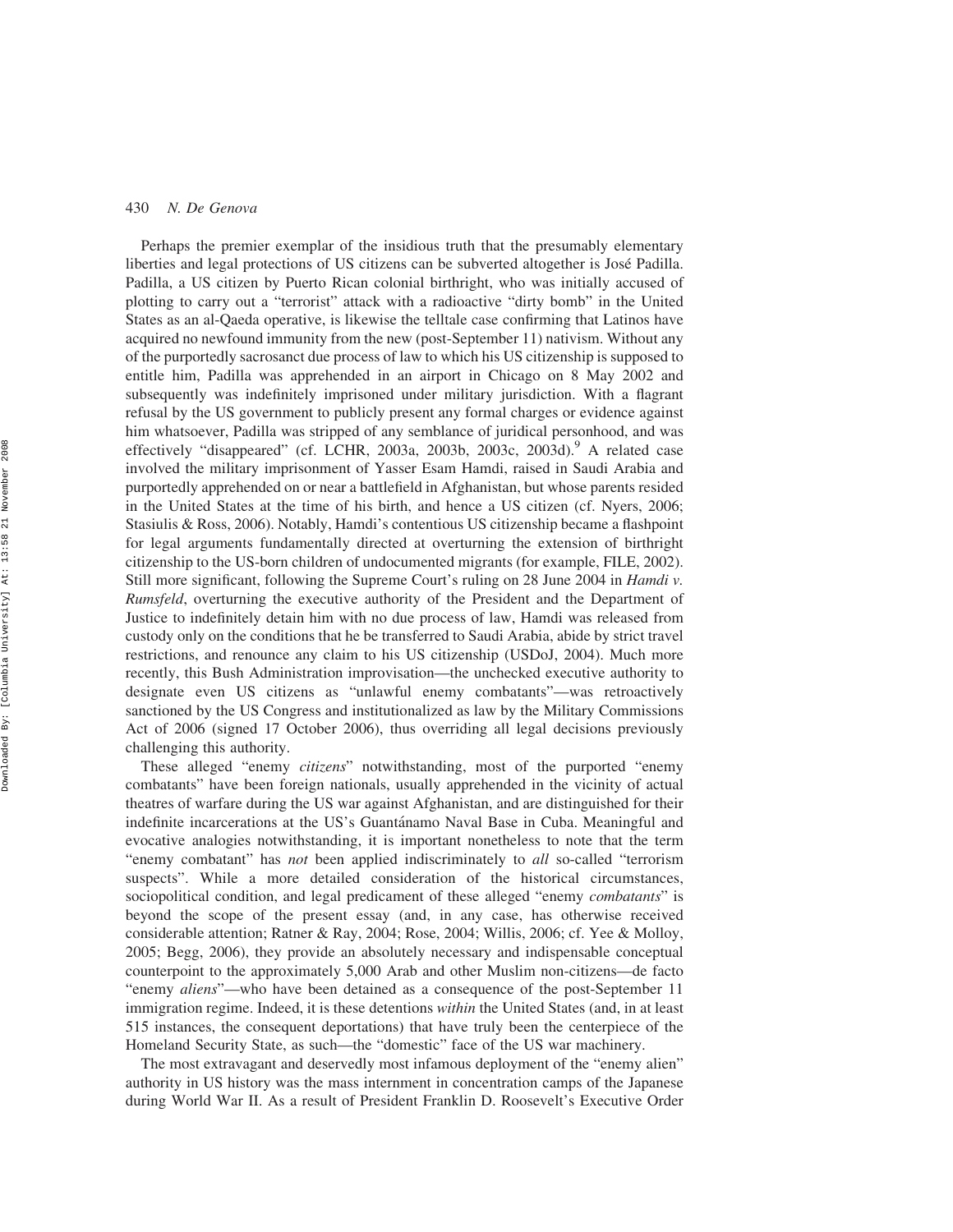9066, on the ostensible grounds of "military necessity", approximately 110,000 persons of Japanese ancestry were summarily and forcibly evacuated from the West Coast region of the US and often thereby effectively dispossessed of virtually all of their property, to be imprisoned in camps scattered in the country's interior for much of the duration of the war. Notably, the absolute majority—roughly 70,000—were US citizens by birthright (see, generally, Rostow, 1945; Bosworth, 1967; Robinson, 2001; Yamamoto et al., 2001; Serrano & Minami, 2003). Their migrant parents were "resident aliens", ineligible, on explicitly racial grounds, to naturalize as US citizens. The vast majority of the Japanese non-citizens, however, had been settled in the US since prior to 1907 when Japanese labor migration had been prohibited by diplomatic accord. Much like the racialized mass deportations of Mexicans during the prior decade, Japanese internment dispensed with any substantive distinction between migrant non-citizens and their US-born citizen children. The state indiscriminately extended the suspicion of "enemy aliens" to all persons racialized as "Japanese". The fundamentally racist character of the policy toward the Japanese, furthermore, is amply underscored by the strikingly divergent fortunes of persons of German and Italian ancestry who were never subjected to such indiscriminate mass incarceration. In marked contrast with the experience of Mexican labor migrants' forcible repatriation, however, rather than mass expulsion the Japanese were subjected to mass containment. The glaring contrast, here, between the absolute disposability of "illegal aliens" and the commodity of their labor-power, on the one hand, and the treatment of "enemy aliens", on the other—in short, the profound disparity between deportability and confinement—is instructive.

The imprisonment without charges of US citizens (as well as "legal" migrant noncitizens) of Japanese origin or descent as presumptively disloyal "aliens" during World War II provides a poignant analogue to the contemporary elision of Arab ancestry or Muslim heritage with "foreign"-ness and the concomitant presumption of their disloyalty and potential culpability as "terrorists" during the present so-called War on Terrorism (cf. Saito, 2001; Mark et al., 2002). Although much of post-World War II public opinion assessed the Japanese evacuation and detention to have been a grave injustice, three major Supreme Court decisions during the final year of the war had upheld the legitimacy of the government's "military necessity" and "national security" rationales. Very much more recently, however, William Renquist, the then-presiding Chief Justice of the Supreme Court (now deceased), published an eerily precocious book on the subject of "civil liberties in wartime", which remarkably appeared in print three years prior to September 11, 2001. Renquist revisits those World War II-era decisions in order to justify anew the admittedly discriminatory internment of Japanese non-citizens on the explicit grounds of the "enemy alien" authority (1998, pp.  $203-211$ ).<sup>10</sup> Subsequently, and perhaps predictably in her capacity as one of the most guileless nativists of the contemporary moment, Michelle Malkin has published another book entitled In Defense of Internment: The Case for "Racial Profiling" in World War II and the War on Terror (2004).<sup>11</sup> Recall, however, that there had never been any formal charges against the interned Japanese individuals, but rather only the mobilization of a very palpable overarching racial hostility conjoined to rather diffuse suspicions of "disloyalty" based on national origins or ancestry.

In the aftermath of September 11, 2001, similarly, the policy of "preventive" detentions, directed almost singularly against Arab or other Muslim non-citizen men, has frequently involved arrests with no charges whatsoever and the denial of bond, even in the utter absence of any evidence that the detainees posed any danger or flight risk. Not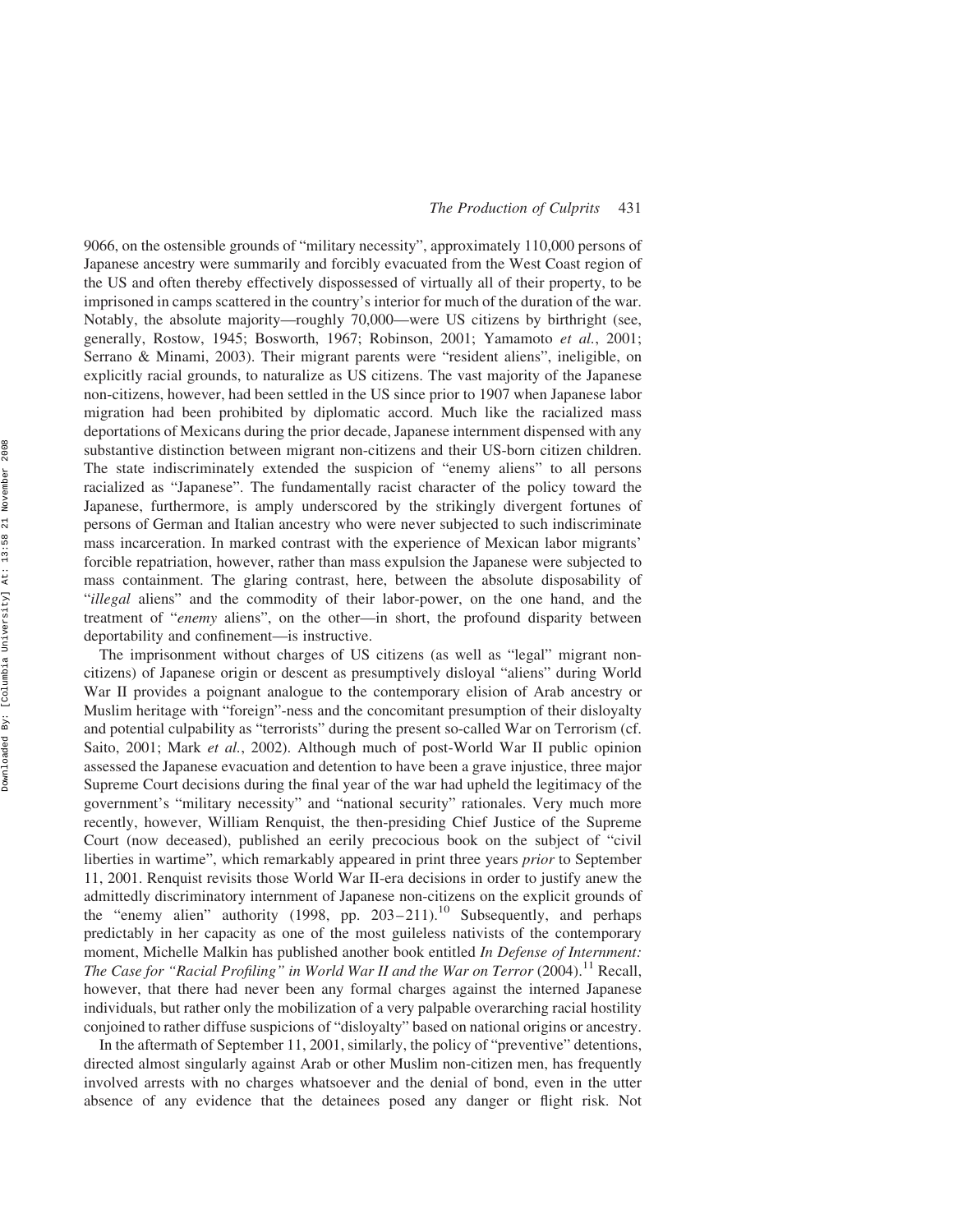uncommonly, they have been detained under maximum-security conditions and even 23 hour lockdown, almost always with a communications blackout (at least initially), prohibiting all contact with legal counsel, the rest of the outside world, and even one another. Typically, they have had only extremely restricted possibilities for consultations with lawyers or visitations with loved ones, thereafter. Reports of verbal and physical abuse and other types of discriminatory or otherwise punitive treatment by detention authorities have likewise been commonplace. Thus, if nothing else, the Homeland Security detentions have effected the selective enforcement against Arab and other Muslims of a generalized presumption of their guilt as "terrorists" (cf. Human Rights Watch, 2002; Cole, 2003). In effect, Arab and other Muslims have been reduced to the sociopolitical status of "enemy aliens" (even if that precise legal designation has been judiciously avoided).

#### "Preemptive" War, "Preventative" Detention

The Homeland Security State's predilection for these indefinite and usually secretive detentions for the purposes of "terrorism" investigations can reasonably be considered a domestic complement to the Bush administration's avowed doctrine of "preemptive war" (see USNSC, 2002, pp. 13–16). Indeed, former Attorney General of the US Department of Justice, John Ashcroft, repeatedly took decisive measures to modify rules and procedures in order to expand the government's "emergency" powers to arrest and detain noncitizens. Thus, immigration authorities are no longer required to file charges against any foreign national within any specified time frame, allowing non-citizens to be apprehended and detained indefinitely (Cole, 2003, p. 31). Furthermore, the Military Commissions Act of 2006 has subsequently stripped US courts of jurisdiction to hear or consider habeas corpus appeals challenging the lawfulness or conditions of detention in US custody of anyone designated an "enemy combatant".<sup>12</sup> In addition, beginning under Ashcroft, immigration judges have been ordered that, in "special interest" cases, "the courtroom must be closed ... no visitors, no family, no press". (The "special interest" classification has become the standard official euphemism for cases involving "terrorism" investigations; notably, the term was left entirely undefined in the directive.) The restriction even went on to prohibit any public confirmation of whether or not the case was being listed on the court's docket, enforcing an even more absolute secrecy for any immigration proceedings involving "terrorism" allegations or inquiries (Chief Immigration Judge Michael Creppy's order, quoted in Mark et al., 2002, p. 11). Moreover, immigration officials have been empowered to override any court order for the release of a non-citizen detainee, merely by registering their intent to appeal the unfavorable custody decision, without any requirement that they present substantial evidence in support of the appeal (Cole, 2003, pp. 32–33). Furthermore, then-Attorney General Ashcroft announced in July 2002 that the Homeland Security State would begin vigorous enforcement (inevitably on a selective basis) of a rule that was virtually unknown and previously never enforced, but which was an already standing requirement on the books: this rule requires all migrants and other non-citizens to report every instance of change of address to immigration authorities. This became the ultimate pretext by which the vast majority of all non-citizens in the United States could be found to be in technical violation of immigration law and thus, strictly speaking, "out of status" (Cole, 2003, pp. 31–32). This policy change with regard to *enforcement* practices contributed to an unprecedented expansion of the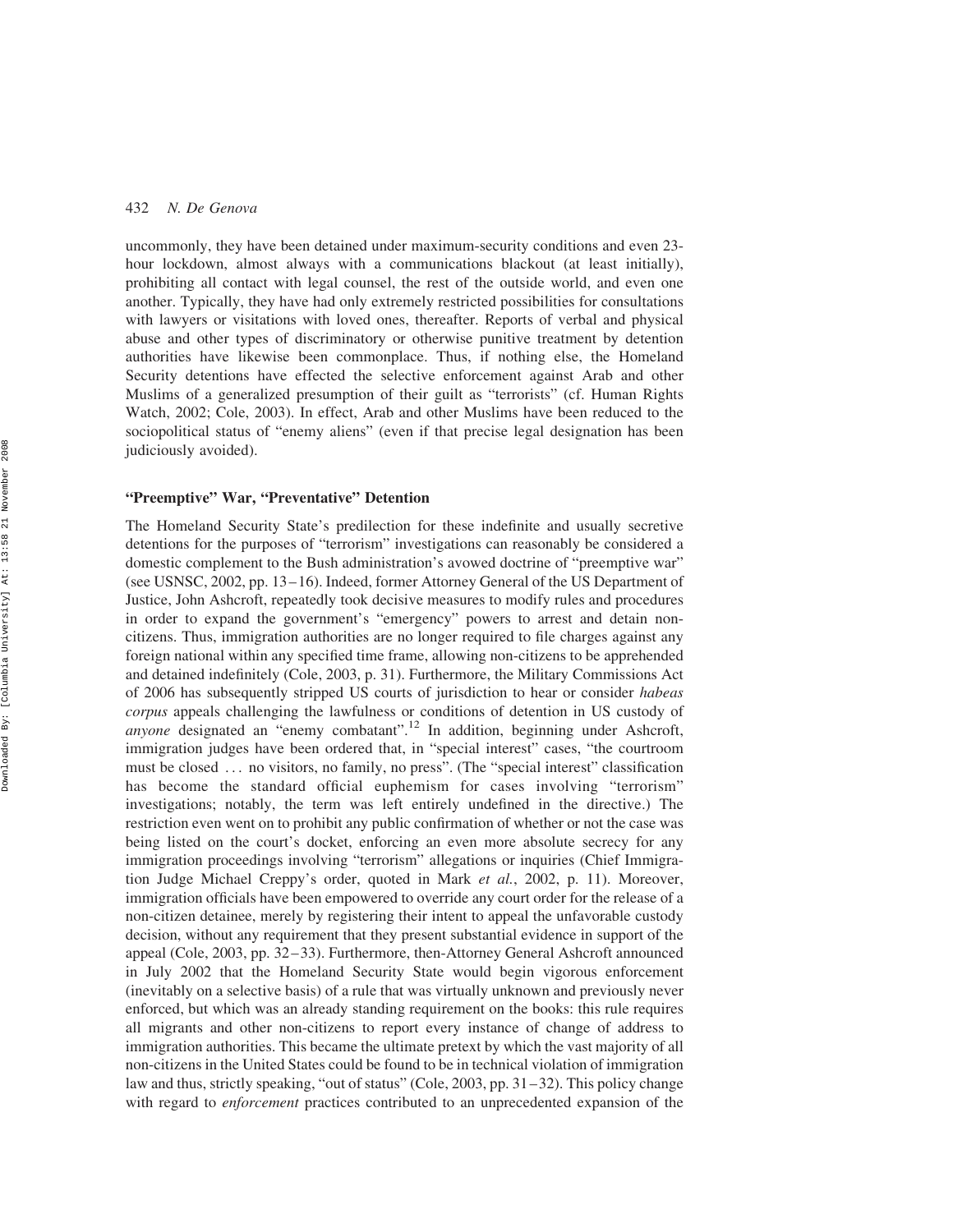plausible grounds for migrant "illegality", and prefigured subsequent legislative efforts to render procedural technicalities sufficient grounds for illegalizing otherwise "legal" migrants.<sup>13</sup> For Arab and other Muslims from designated countries, moreover, this new mandate was notably coupled with a new more implicitly criminalizing requirement: the regular and repeated documentation of their photographs and fingerprints (Cole, 2003, p. 50).

The ultimate authority of US immigration officials to detain any non-citizen is supposed to be constrained by the individual's liability for deportation, his or her actionable deportability. Thus, under ordinary circumstances, previously, whenever the prospect of deportation was uncontested and "deportable aliens" opted for what is called "voluntary departure", the goal of "removal" was achieved without the expense and delay of legal proceedings. Under these circumstances, previously, immigration authorities would be summarily divested of any legitimate justification for continued detention. After September 11, 2001, however, immigration authorities instituted a new policy that denied the standard option of voluntary departure to those detained in connection with "terrorism" suspicions. Now, even if a detainee agrees to be deported, the state may refuse to release him until after the Federal Bureau of Investigations (FBI) has completed its usually very protracted inquiries and exonerates him of any plausible charges of criminal conduct, to say nothing of actual "terrorist" activity (Cole, 2003, p. 33). Finally, the "USA-PATRIOT" Act (P.L. 107-56, 115 Stat. 272) of 2001, a 342-page omnibus bill rushed into law within six weeks of September 11 (and subsequently renewed with only minimal revisions), further authorized the continued detention even of non-citizens who had prevailed in court and won favorable decisions against their deportation in removal proceedings. In such a case, insofar as the migrant in question has been granted a suspension of deportation orders, s/he has literally been pardoned of any immigration violation and effectively determined to be a "legal" resident, thereby negating any plausibly valid grounds for detention by immigration authorities. But the PATRIOT Act subordinated a migrant's "legal" residence in the United States to the police powers of the Department of Justice, upholding indefinite detention "until the Attorney General determines that the noncitizen is no longer a noncitizen who may be certified [as a suspected terrorist]" (p. 66; cf. USA PATRIOT Act §412). Thus, whether a migrant has been judged by an immigration court to be definitely deportable or definitely notdeportable, within the adjusted framework of the Homeland Security State, the non-citizen remains subject to indefinite detention. As immigration and civil liberties lawyer and legal scholar David Cole has suggested, in the case of the September 11 detainees, "the government's real goal is not to remove, but to detain" (2003, p. 33).

Here, it bears repeating, emphatically—the Homeland Security State's real goal is not to deport but to detain. As I have already suggested with regard to undocumented labor migration, the effective goal of immigration law enforcement has never been deportation as such, but rather deportability, for the purposes of creating and sustaining the "illegality" effect for migrant workers who come to be relegated to a protracted condition of heightened legal vulnerability. The real effect of US immigration law enforcement, historically, in the context of what I have elsewhere characterized as the legal production of migrant "illegality" (De Genova, 2005, pp. 213–249), was never to evacuate the space of the nation-state of "illegal aliens", but rather the contrary—to maintain an overall importation of their labor, deporting some so that most would remain, un-deported, as highly disposable (deportable) workers. Under the radically altered conditions that prevail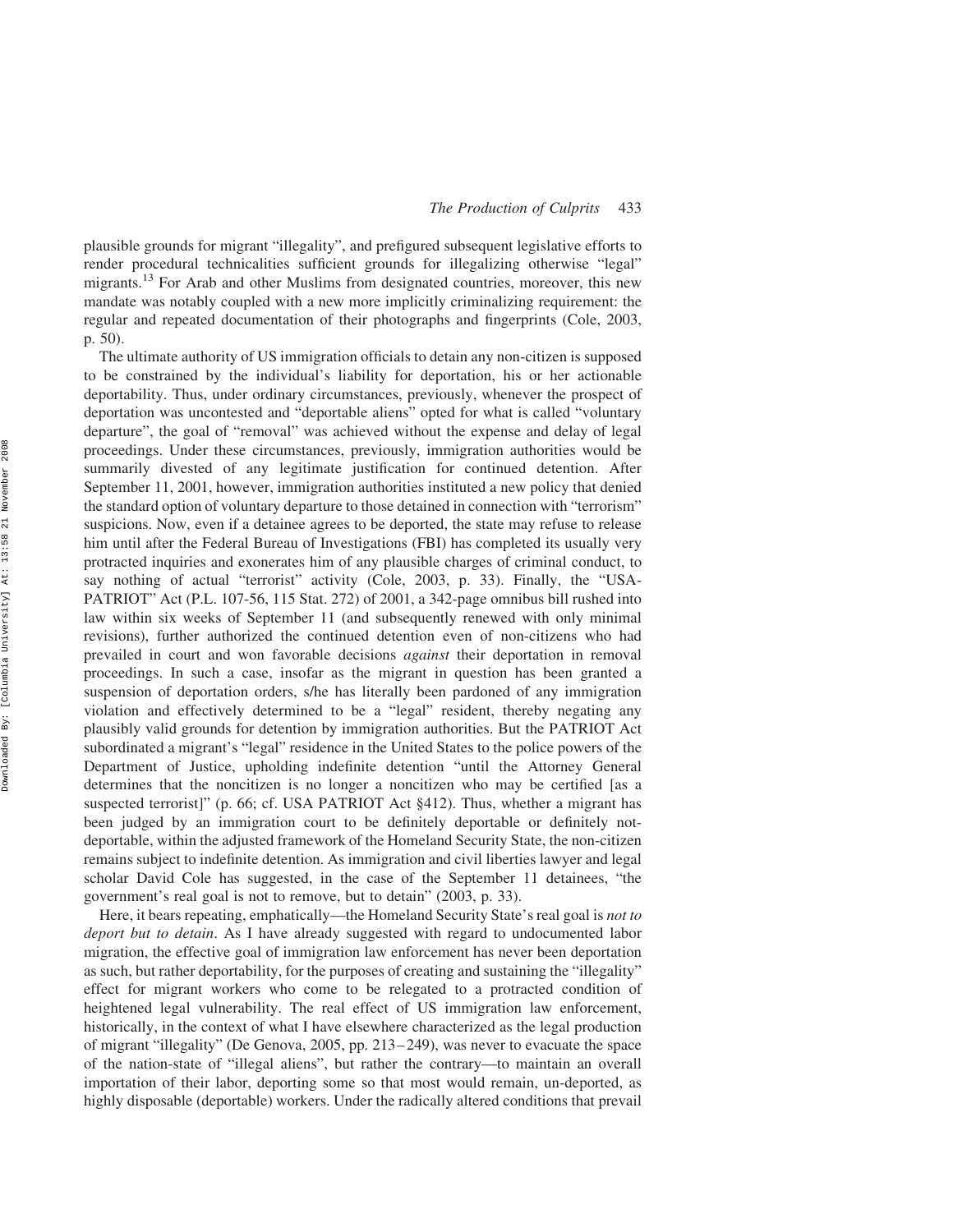in the aftermath of September 11, with the advent of a Homeland Security State apparently committed to perpetrating a domestic War on Terrorism, how then have the spatialized (and inevitably racialized) politics of migrant "illegality" and deportability been reconfigured? In earlier scenarios, immigration law enforcement was preeminently enacted as a spectacle of frontier policing (overwhelmingly directed against Mexicans in particular). In what I have called the Border Spectacle (De Genova, 2005, pp. 242–249), a beleaguered Border Patrol customarily performed its unrelenting duty in the futile effort to hold back what public discourse and political debate incessantly depicted as a "flood" or "invasion" of "illegal aliens" poised to "steal" the jobs of "American" workers. This border spectacle thereby serves to confirm that there really is such an uncontrollable and debilitating "invasion" after all, enhancing and intensifying the fetishized appearance of "illegality" as a sociopolitical "fact". And it plainly continues to do so. As we have seen, however, the "Endgame" of immigration authorities now officially invokes an inexorable and comprehensive deportation dragnet as its most cherished ideal, and has made a performative emphasis on targeted enforcement, especially relying upon raiding operations in order to generate larger-scale publicity-worthy arrests. Even if the bewilderingly unrealistic project of "removing all removable aliens" will finally prove to have been an inevitable failure, this implausible goal may merely supply the agonistic rationale for a still more robust expansion of the machinery of the Homeland Security State. If it is likewise true that detention has become increasingly commonplace for more mundane "illegal aliens" (as well as those classed as "aggravated felons") as a result of more targeted apprehension campaigns, their particular susceptibility to detention is nonetheless apprehensible as simply an intensified penalty for their "illegal" status, a derivative of their more elementary deportability. Their prospective deportations remain an almost certain outcome, as these detentions continue to be employed in the service of deportation as their ultimate purpose. Yet, the antiterrorism regime also needs—much more vitally—to generate and intensify the fetish of a "terrorist" menace as a "fact" of the contemporary sociopolitical moment. Thus, immigration law enforcement is deployed selectively, "preventively", indeed "preemptively" in the production of pretexts for surveillance and detention. In a sociopolitical context such as prevails in the United States, where the state has long enjoyed an extraordinarily high degree of presumptive legitimacy and, even worse, where the democratic fetish of "the rule of law" has been profoundly conjoined to authoritarian discourses of "law and order", selectively targeted *indefinite* and protracted detentions against an identifiable minority uphold and sustain racialized suspicion, and confirm that minority's more general susceptibility for detention—their detainability.

The detentions (and other discriminatory practices facilitated by the Homeland Security State), almost singularly targeting Arab and other Muslim men with no legally defensible probable cause, have been condemned by those concerned with the protection of civil liberties as a policy of racial or "ethnic" profiling for the purposes of selective law enforcement (Human Rights Watch, 2002; cf. Saito, 2001; Cainkar, 2002, 2003, 2004, 2005; Volpp, 2002; Cole, 2003; Maira, 2004). Furthermore, these detentions have not yielded even one bona fide case of criminal conduct, and no one detained has ever been charged with anything vaguely resembling culpability for "terrorist" activity (Cole, 2006). Thus, one predictable liberal criticism has been that this inefficient policy may very probably compromise and actually undermine security (for example, Cole, 2003, pp. 183– 197) and quite simply is appallingly "counterproductive" (for example, Mark et al., 2002,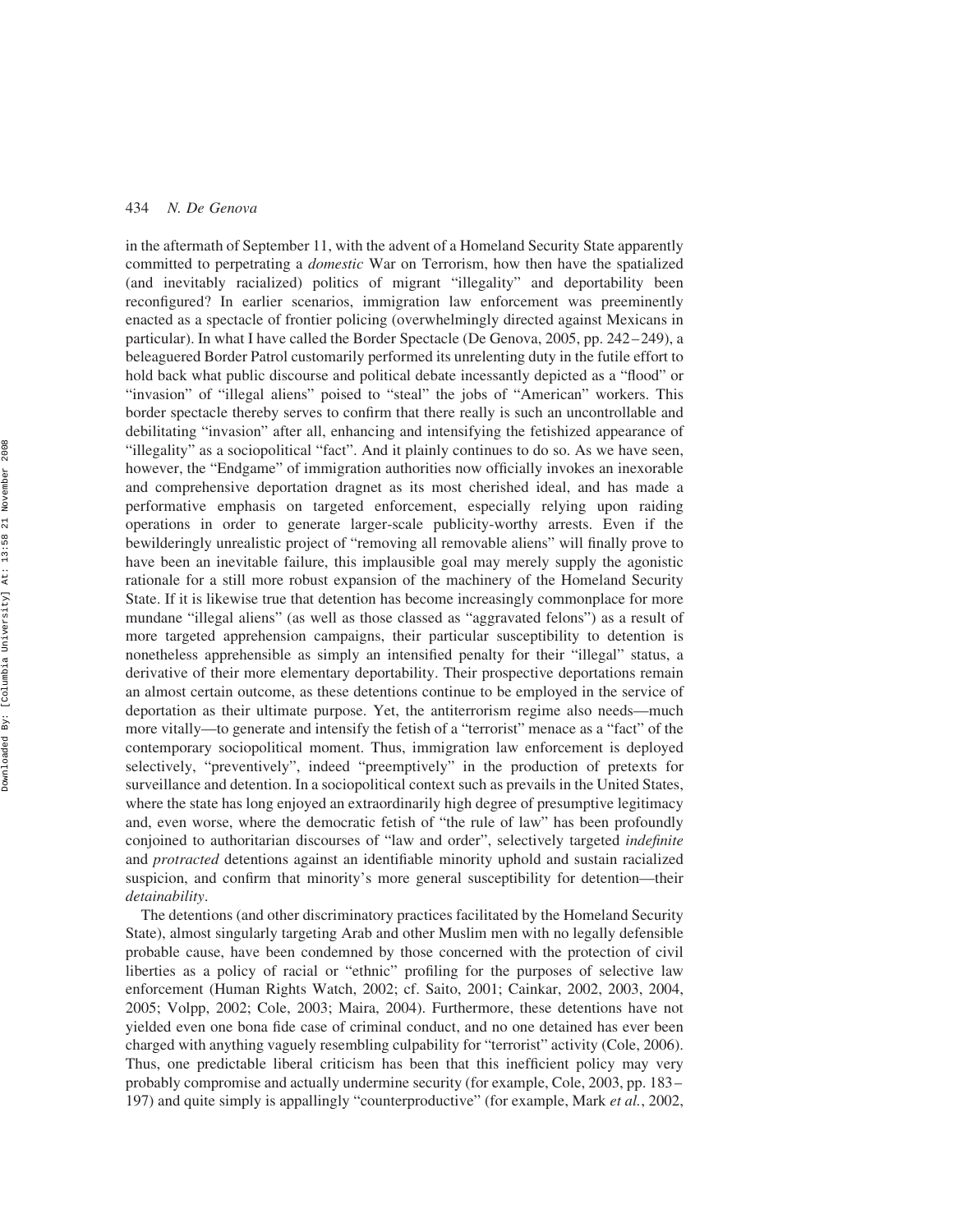pp.  $11-14$ ). But liberal complaints aside, the theoretical task at hand is all the more urgently to ask the critical question: what are the real effects of these revised immigration law enforcement policies? Without engaging in the unwitting apologetics of presumptively characterizing the consequences as "unintended" or "unanticipated", and without busying ourselves with conspiratorial guessing games about good or bad "intentions", the challenge of critical inquiry and meaningful sociopolitical analysis commands that we ask: what indeed do these policies *produce*?

The detention dragnet that imprisoned thousands of law-abiding migrants initially relied upon a mandatory "Special Registration" program (later discontinued on 1 December 2003), reserved almost exclusively for Arab and other Muslim non-citizen men, based on a list of designated countries of origin. In other words, most detainees were originally imprisoned because they dutifully presented themselves for government scrutiny in compliance with Homeland Security mandates. This Special Registration program was indisputably a form of de facto racial targeting and scapegoating—that much is fairly obvious. Yet there is a less transparent but still more important conclusion that is impossible to deny: the Homeland Security State is an apparatus that produces the specter of "guilt" which presumptively hovers over the migrants' mere detainability. In practice, as we may infer from the PATRIOT Act's language, detainability becomes the predicament of any "noncitizen who may be certified" as a suspected terrorist—not even who *may be* determined to truly be a terrorist, but rather who might yet be designated to be a mere suspect. Detainability, then, is contingent upon nothing more than susceptibility to suspicion, and consequently, actual detention *appears* to confirm *susceptibility to* culpability. The expansive technicalities of immigration law and the selective scrutiny of any conceivable minor violation, the mobilization of migrant "illegality" as mundane delinquency, has supplied innumerable pretexts for continued "preventive" incarceration. This manipulation of pretexts for the purposes of detention, then, appears to corroborate the original presumption of potential "terrorist" culpability, and subjects the detained noncitizen to further scrutiny in a compulsive quest to uncover truly "criminal" illegalities. Thus, the enforcement spectacle generated by these selective detentions involves a staging of presumptive "guilt" that, in effect, produces culprits.

#### The "Terrorism" Effect

Antiterrorism's requisite phantom menace of elusive "evildoers", ultimately, commands a material enemy. "Suspects" must be transformed into veritable culprits. Thus, the Homeland Security State dredges up a host of Arab and other Muslim migrants who almost universally, if they can be charged with anything at all, are merely "out of status". That is, they are only culpable of minor violations of what are often procedural technicalities of immigration law. Since there is no requirement that they be held on any formal charges, however, suspicion alone ensures detainability, and is sufficient cause for preliminary detention. The slightest infraction nevertheless serves as an adequately durable pretext for their prolonged detention. The distinctly secretive spectacle of their protracted detentions then sustains and enhances what I will call the "terrorism" effect. It renders them collectively to be de facto "enemy aliens" and still more important, at least by implication, it substantiates the allegation of a palpable and immanent threat of terrorism in the US "homeland". Whereas border enforcement conventionally provides a highly visible spectacle of "illegal alien" "invasion", Homeland Security's tedious, unrelenting, and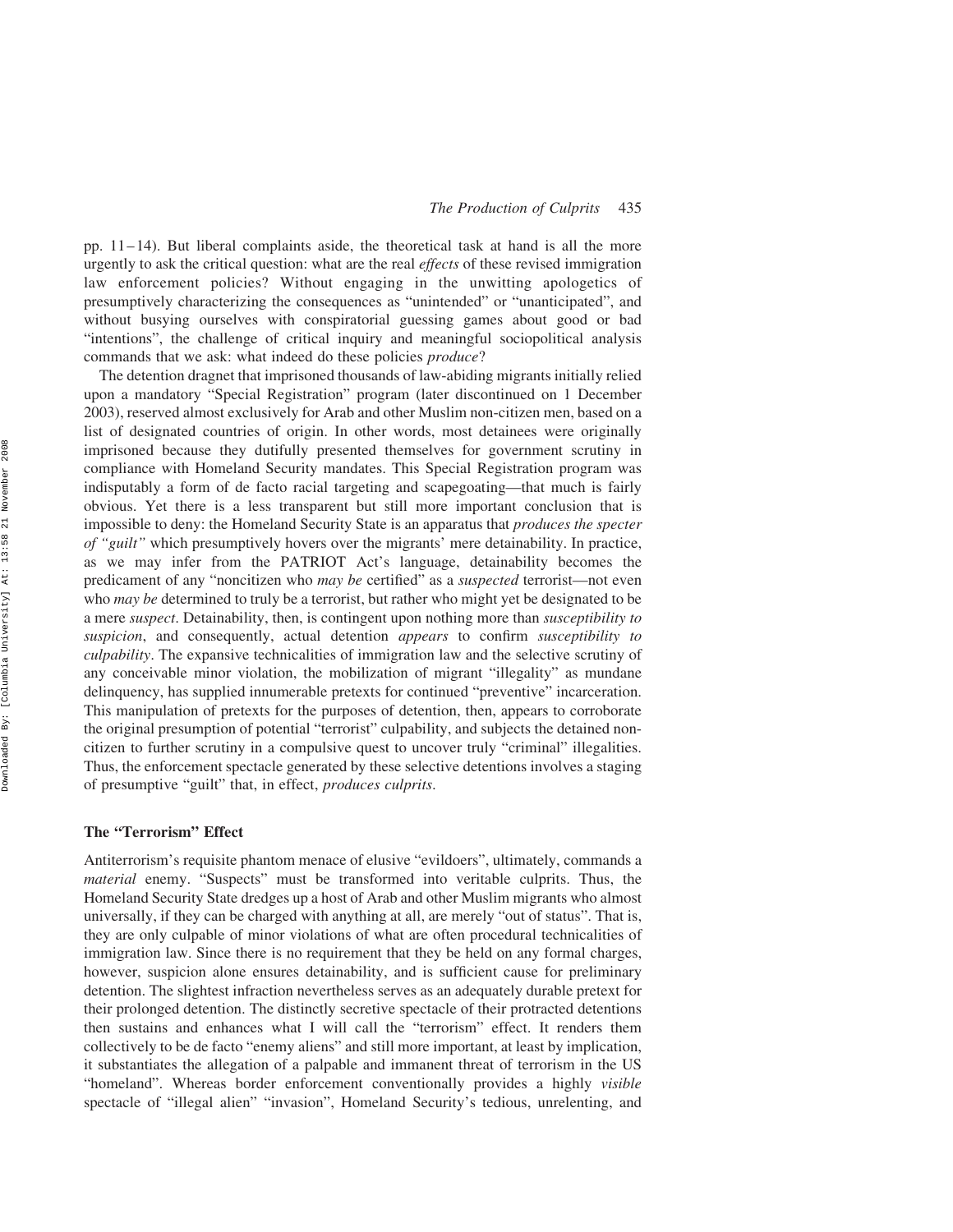above all secretive enforcement of inconspicuous technicalities produces the rather more mysterious, indeed terrifying, spectacle of an invisible infiltration of "sleepers" (the War on Terrorism's "secret agents")—and serves to justify increasingly invisible government. Thus, the manipulation of petty immigration "illegalities" and the mobilization of migrant detainability ultimately serves to verify the War on Terrorism's interminable official state of emergency (Bush, 2001a), whereby, inasmuch as "the emergency becomes the rule ... the very distinction between peace and war (and between foreign and civil war) becomes impossible" (Agamben, 2005, p. 22). Insofar as these practices produce "enemy alien" culprits, they simultaneously produce the Homeland Security State's most precious and necessary political resource, and advance what may likewise be its most politically valuable end—namely, heightened insecurity. Producing culprits produces insecurity this indeed appears to be the goal of Homeland Security.

One predictable response to allegations of Japanese "disloyalty" during and after World War II, especially among many US-born "Japanese American" citizens, was to adopt various strategies aimed at the restitution of their political credibility and civil standing as "good Americans" in spite of their supposedly "alien" racial character; many felt compelled to pledge their allegiance and perform their patriotism. An analogous dynamic is evident today as many spokespersons for Arab and other Muslim organizations and communities in the US rise to their own self-defense—agonistically trying to confirm that they really are not "terrorists" by affirming their commitments to US nationalism (cf. Puar & Rai, 2002).<sup>14</sup> But in another important respect, again, it is crucial to discern the marked contrast and not only the obvious similarity with Japanese internment. Almost the entirety of the Japanese migrant and "Japanese American" population in the United States—more than 100,000 people—were herded into concentration camps as "enemy aliens" during World War II on the racialized grounds of guilt by association with what was a quite conventional enemy, namely, another state. Today, with US imperial military power unhindered by any other state and, in effect, unchallenged as a global hegemony—except, of course, by the impossibility of ever truly subjugating popular insurgencies against colonial occupation—the US's bombastic proclamation of a war without limits, without borders, without definition, and virtually without end against something as amorphous as "terrorism" has mandated a rather more selective production of "enemy aliens".

In the United States today, there are at least 6.5 million Muslims and 1.2 million persons of Arab ancestry. The Homeland Security State's detentions of approximately 5,000 foreign nationals, on the racialized basis of their Arab or other Muslim national origins or ancestry, who are very probably universally innocent of any substantial crimes, to say nothing of "terrorism", is indisputably an immense and deplorable outrage. But both numerically and proportionately, it is dramatically different than the scale of the mass deportations of Mexicans, and—the more appropriate comparison—it is a very far cry indeed even from the mass persecution of the West Coast Japanese. This does not diminish the insidiousness of mass imprisonment without charges, but it calls attention to the politics of the detention policy's very deliberate and calculated selectivity. Cornered between an enormous state-sponsored mobilization of racialized suspicion and a simultaneous official repudiation of racial profiling or generically anti-Muslim bias, many Arab and other Muslims in the United States today are thus enlisted into the service of the hegemonic ideological script that has doggedly and dogmatically insisted that the War on Terrorism really does not indiscriminately target Muslims but rather more carefully sorts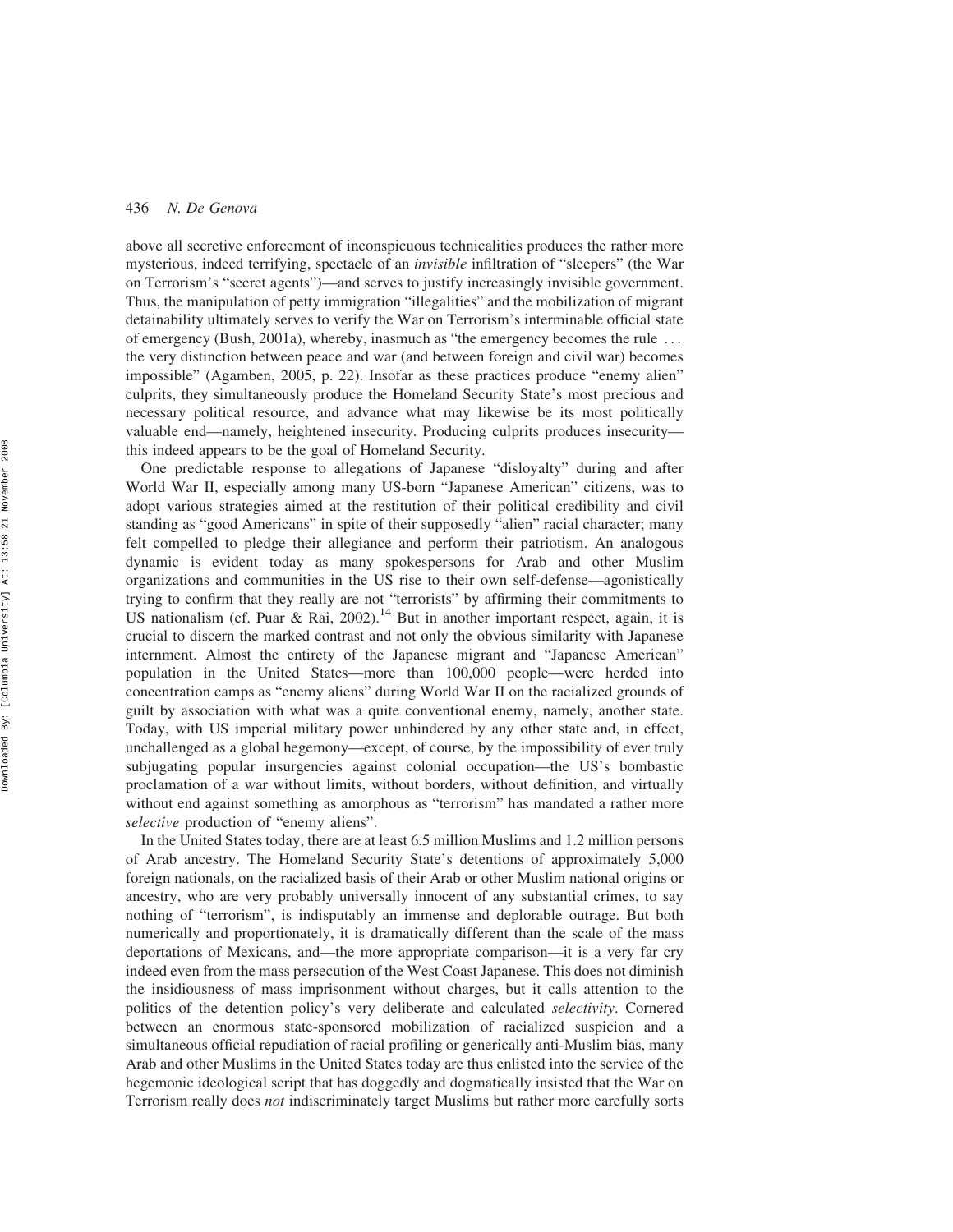and ranks them as either "with us or ... with the terrorists" (Bush, 2001b), differentiating them as either "good Muslims" or "bad" ones (Mamdani, 2002, 2004).

It is detainability rather than deportability that is most decisive for the purposes of an immigration regime premised upon the metaphysics of antiterrorism, but this of course does *not* mean that there have been no deportations. What is most significant about the "special interest" detainees who are ultimately deported, however, is precisely that their deportations are inadvertently the ultimate certification of their actual innocence of any and all allegations of "terrorism". Their deportations confirm nothing so much as the fact that the US state has determined that they are genuinely no longer even vaguely suspected of "terrorism". As suggested earlier, the Bush administration's crucial improvisation of a category of "enemy combatants" provides the necessary analytical counterpoint with which to appreciate this important aspect of the "enemy alien" detainees' ultimate susceptibility for deportation. Those who have been designated "enemy combatants" may in fact be innocent of any genuine involvement in terrorism, but in general they are labeled "enemy combatants" because they were either captured by the US military or its junior partners in the vicinity of a foreign theatre of warfare, or are otherwise linked (admittedly on the basis only of secret "evidence" or "intelligence") with organized activity that has been categorized as "terrorist". Without belaboring the United States' flagrant violations of international law and the utter abrogation of many of the alleged combatants' elementary human rights (if we suppose provisionally that these terms signify anything of consequence whatsoever), what seemed undeniably clear, literally for years, was that there was no foreseeable prospect for their release. This predicament of utterly indefinite detention (and hence, the special zone of indistinction that prevails for these detainees' plight; Agamben, 1998; cf. 2005, p. 3) was only modestly alleviated by the US Supreme Court's ruling on 28 June 2004 in Rasul v. Bush, which affirmed judiciary discretion over the *habeas corpus* petitions of Guantánamo (non-citizen) detainees, and thereby required a restitution of some minimal legal proceedings. Prior to this legal reprimand, however, in the case of the "enemy combatants", something akin to "deportation"—which is to say, release from detention—was plainly out of the question, and indefinite incarceration (and interrogation, and torture) remained the defining horizon of their perfectly abject condition. Stripped of any presumable rights and bereft of all legal personhood, the US's "enemy combatant" detainees epitomized the figure evoked by Hannah Arendt of stateless refugees who are effectively reduced to "the scum of the earth" ([1951] 1968, pp. 267–302).

# Abject Horizons ... or, the Revolt of the Denizens?<sup>15</sup>

The "scum of the earth", I would contend, is precisely the sociopolitical condition that the imperialist metaphysics of antiterrorism reserves as the ultimately dehumanized status assigned to the figure of "the terrorist". Within the hegemonic discourse of the War on Terrorism, the so-called "terrorists" are designated to be effectively stateless—the (transnational) enemies of "civilization" itself, disqualified from inclusion in a global human community purportedly distinguished by a universal allegiance to "democracy" and "human rights", and thus, in effect, are reduced to sub-human beings. Outlaws and outcasts—indeed, atavistic "savages" or "barbarians"—and, finally, imprisoned, precisely in their naked human-ness, they are rendered undeserving of the most elementary of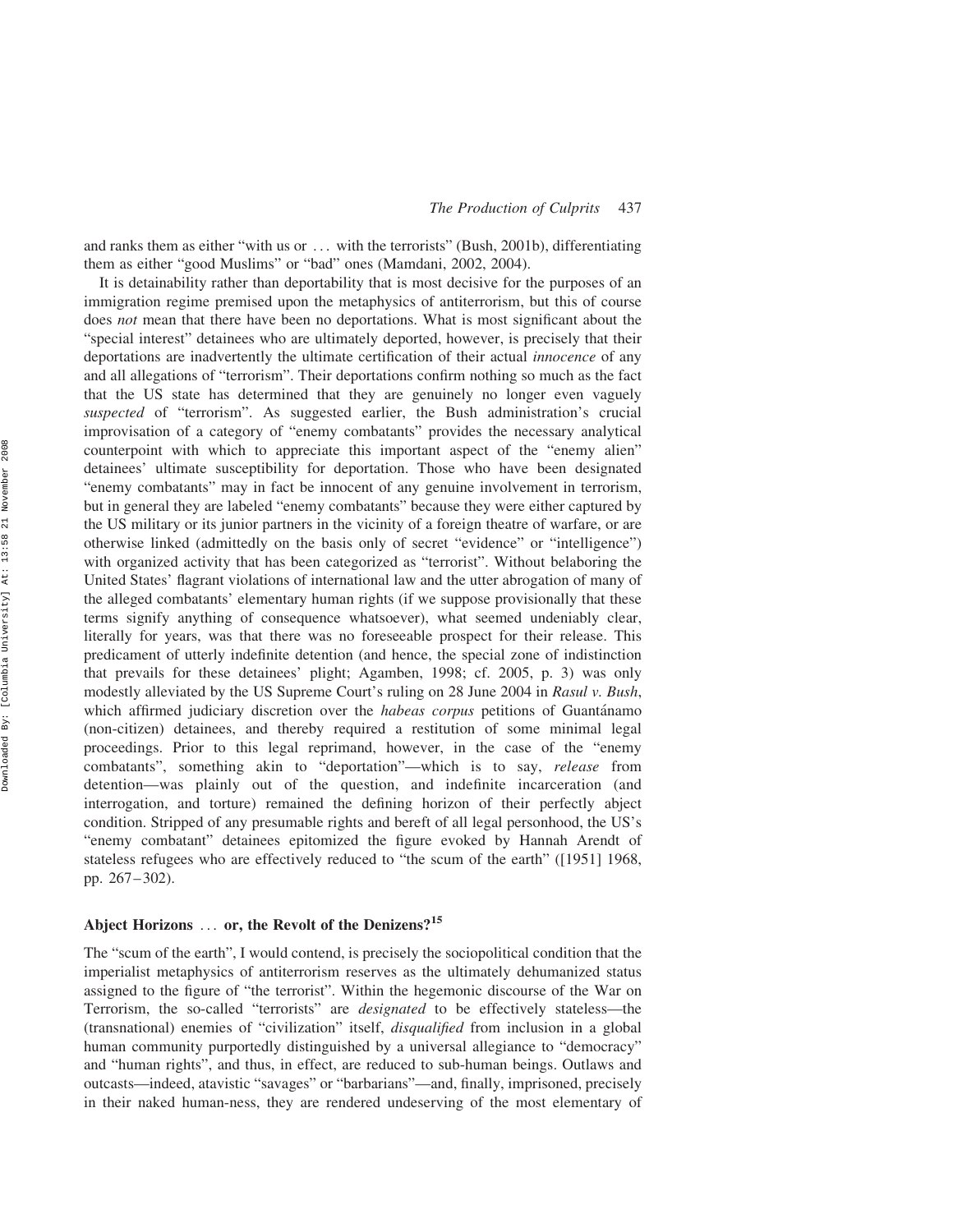human entitlements (cf. Arendt, [1951] 1968, pp. 297–300; Agamben, 1998, pp. 126– 135). The dismal plight of the "enemy combatants", therefore, underscores the fact that as long as "enemy alien" detainees (and undocumented migrants, more generally) remain ultimately deportable, they have still not been reduced to the condition of utter statelessness and abject rightslessness that the United States—in its imperialist capacity as an effectively global sovereignty—reserves for "the terrorists" (cf. Arendt, [1951] 1968, p. 283).

As long as migrants remain deportable and can conceivably be deported somewhere, in short, they still retain some residual degree of legal personhood and juridical standing in relation to some state or another. (Here, one is reminded of the cruel and revealing irony underscored by Arendt that common criminals in fact had more legal rights and recognition than stateless refugees [(1951) 1968, p. 286].) There is always, of course, an incongruity between these deportable migrants' substantive social personhood and their very real social location—above all, as labor—within the space of the United States (in its more parochial capacity as a mere nation-state), where they happen to have no secure juridical standing, on the one hand, and the abstract legal personhood inscribed in their passports or birth certificates, on the other. This is the contradiction at the heart of migrant "illegality", after all (Coutin, 2000). But while this "illegality" may entail a significant contradiction within the politics of nation-state space, it nevertheless has remained under ordinary circumstances a more or less viable way of life and transnational mode of being within the global space of capital. For countless millions of undocumented migrant workers in the United States and elsewhere, deportability has long tended to be the means for mediating the politics of space across these mutually constituted spatial scales of national states and global capital.

In the aftermath of antiterrorism and the Homeland Security State, the very notion of national security has nonetheless been elevated to the status of a kind of metaphysical redemption in a putatively limitless war against nefarious transnational networks of "evildoers". Thus, the fateful equation of "illegal aliens" with nation-state borders perceived to be deplorably "out of control" is indeed made to conjure the phantasmatic hallucination of a nation prostrate before the predations of "terrorist" interlopers of nightmarish proportions. In an antiterrorism regime that has assiduously and selectively relegated its suspected internal enemies—namely, Arab and other Muslim migrant men utterly innocent of anything remotely resembling "terrorism"—to the abject condition of rightslessness in indefinite detentions, undocumented migrants need not be generically branded as actual "terrorists". Indeed, given that the latter are absolutely desired and demanded for their labor, to do so would be counterproductive in the extreme. Rather, it is sufficient to mobilize the metaphysics of antiterrorism to do the crucial work of continually and more exquisitely stripping these "illegal" workers of even the most pathetic vestiges of legal personhood, such that their own quite laborious predicament of rightslessness may be further amplified and disciplined. This is precisely what is presently at stake for immigration politics in the United States.

The detainability of the Homeland Security State's "enemy aliens", in contrast, far exceeds the precarious uncertainties of the more mundane deportability of routinely undocumented migrants. Indeed, detainability as such, in its excruciating indeterminacy, becomes a zone of indistinction (Agamben, 1998) where the very meanings of "legality" and "illegality" seem to crumble—always, notably, at the expense of any erstwhile presumable stability or security naively attributed to "legality". Detainability signals for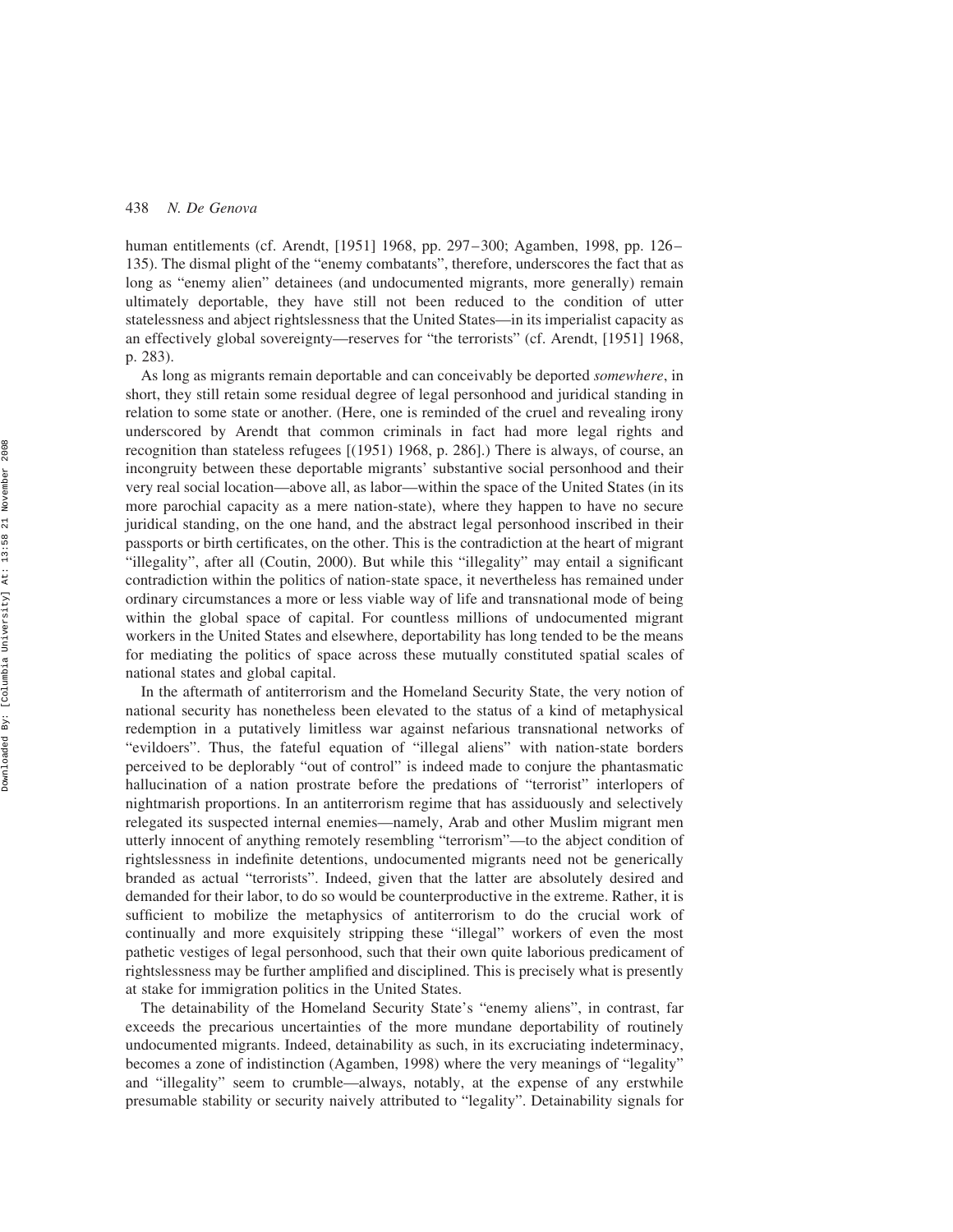"terrorism" suspects a perilous state of exception in which indefinite imprisonment without charges or legal recourse is always an already immanent prospect—a state of emergency, moreover, that threatens always to collapse into the condition of perfect abjection reserved for alleged "terrorists"—the War on Terrorism's dehumanized "scum of the earth"—persons without even the "right to have rights" (Arendt, [1951] 1968, pp. 296–298). Recall, furthermore, despite the Supreme Court's modest exercises of judicial restraint over the most exuberant excesses of executive "wartime" prerogative, that even US *citizens* remain in no sense immune from being designated "enemy combatants", and subjected to the attendant conditions of detainability, disappearance, torture, and juridical and social death. Recall, in short, that none of what I have described has been fundamentally suspended or radically subverted. To the contrary, as evidenced by the passage of the Military Commissions Act, much of it has largely been reinforced and codified. In conclusion, then, if it is clear that our (global) political present ought to be a source of deep distress, it seems imperative to make explicit and still more emphatic that it is also one of profound opportunity not only for the state but also for us, its beleaguered subjects.

Beyond Bush's plummeting popularity and the ever-widening disenchantment with the occupation of Iraq, a whole panoply of things have been falling—beginning of course with the hideous thunderous collapse, in all their manifold monumentality, of the gargantuan towers of World Trade, and tragically, not yet ending with the relentless and ruthless shattering of the heavens into an innumerable and anonymous multitude of terrifying incendiary bombs delivered with utterly banal disregard for the life and limb of their civilian targets in Afghanistan and Iraq (and more recently, Lebanon as well). Also precipitously fallen are the fig-leaves of multilateralism, the "world community" of the United Nations, and international law, leaving only the proverbial law of the jungle. Add now to this cumulative disaster the "collateral damage" of fallen (foot-)soldiers and rolling decapitated heads. Amidst these disparate fragments of "one single catastrophe which keeps piling wreckage upon wreckage", growing ever-skyward, to invoke Walter Benjamin ([1940] 1968, pp. 257-258]), we would perceive a mere "chain of events" only at a peril from which not only we ourselves but "even the dead will not be safe" ([1940] 1968, p. 255). But precisely for this reason we can scarcely afford to *not* comprehend our political present as a state of emergency, a crisis indeed, that is both literally and figuratively exploding with "all the dead generations [that weigh] like a nightmare on the brain of the living" (Marx, [1852] 1963, p. 15), and also disgracefully bleeding like an unthinkable but perversely living delusion of "civilization" and "progress" into the eternal (un)rest of all the dead ancestors in their shallow mass grave.

This is a crisis that signals and ferociously unleashes the latest round of *creative* destruction, and therefore unforgivingly summons us to account for what exactly we are prepared to create. This, quite plainly, is our emergency, and this, very frankly, is likewise our opportunity. As eloquently established by the mass mobilizations for "immigrants' rights" in the United States during the spring of 2006 (which forcefully reinstated 1 May as International Workers' Day), even the most ostensibly disenfranchised migrants need not look to the state like beggars in search of "legal" entitlements, as they finally have only those "rights" that they dare to take and are prepared to fight to defend. Against all the depredations against their ostensible "rights" as "immigrants" that may be concocted by nativist politicians and perpetrated by the state's immigration system as well as its selfappointed border vigilantes, the productive power and creative capacities of migrant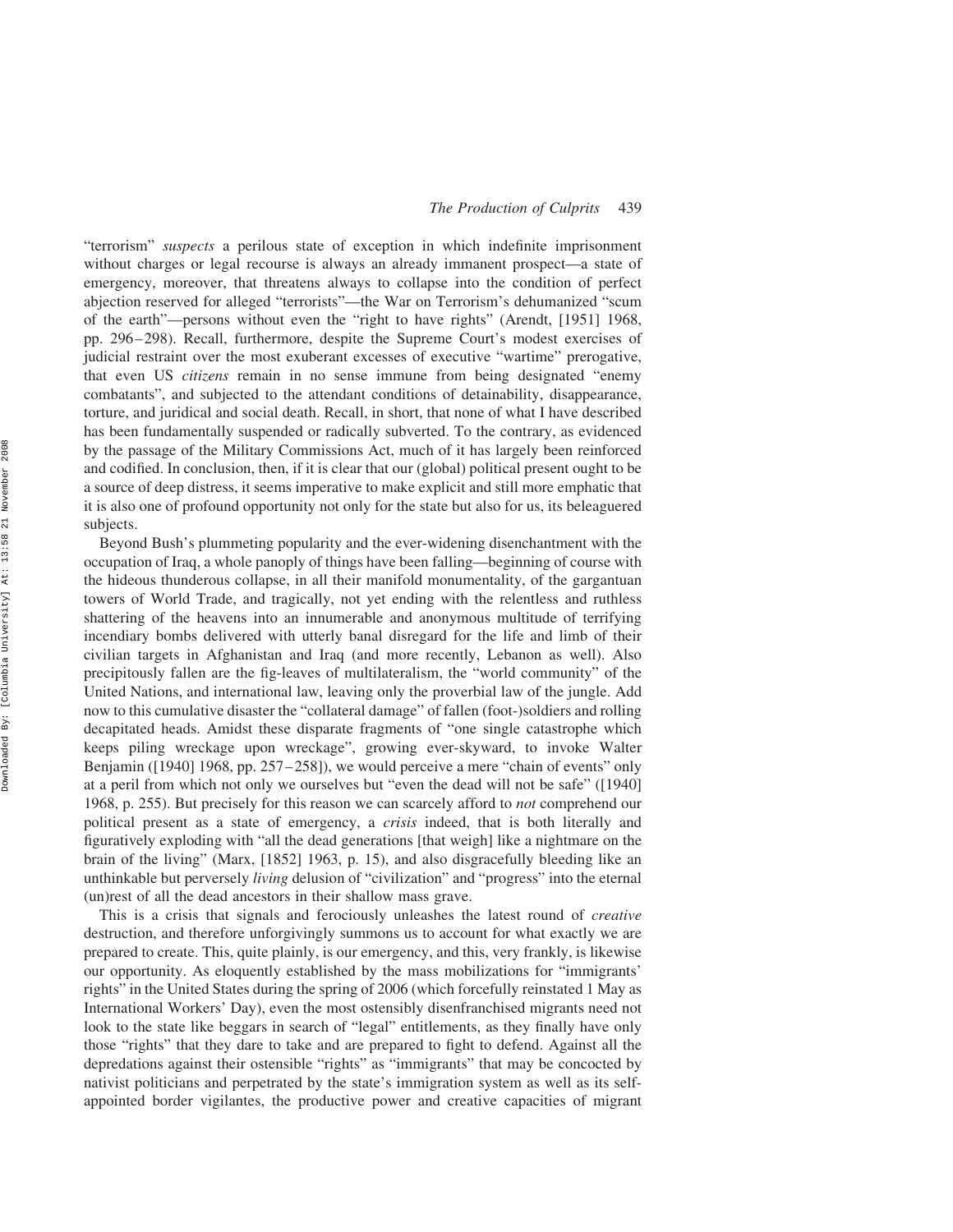working people, finally, are the only genuine source of their potential political prerogative and social dignity. Precisely during an era when the abjection of non-citizens has become scandalously routine and the insecurity of citizens has been rendered a political resource of onerous gravity, the gathering revolt of the denizens may yet signal a stringent clarification of our universal political predicament—as always-already susceptible to suspicion, always-already potentially culprits.

# Coda: Devious Emancipations, Imaginary Sovereignties, and our Universal Political Predicament

The securitization of migration that has been a centerpiece of the Homeland Security State, as I alluded much earlier, is inextricable from a concomitant securitization of citizenship itself. It is a commonplace of any reasonable assessment of the history of alienage to recognize, in David Cole's words, that "the line between citizen and noncitizen is a fragile one, and government officials, while quick to cite the distinction when introducing new measures of surveillance and control, are also quick to elide the distinction as they grow accustomed to the powers they exercise over foreign nationals" (2003, pp. 8–9). While this may be the predictable charter for a more robust liberal commitment to the defense and expansion of civil liberties, the force of the foregoing discussion would suggest that it may behoove us to retain more than a little doubt about citizenship itself as a viable framework for our most vital emancipatory energies. If Arendt's poignant interrogation of "the perplexities of the rights of man" indubitably continues to yield some critical insight into these themes, one need not fall under the elegant incantation of her memorably conservative conclusions about the implacable necessity of the nation-state ([1951] 1968, pp. 299–302). For as Arendt herself recognizes, the "barbed-wire labyrinth" (p. 292) that befalls the stateless arises precisely as an effect of the "completely organized humanity" (p. 297) instituted by territorially defined national states. Barry Hindess has instructively characterized the global inter-state system as a dispersed regime for governing the larger human population, of which citizenship is a central component (2000, p. 1495; cf. Walters, 2002; Nyers, 2006). If it is undeniable that "citizenship can be seen", in Hindess's felicitous phrase, "as a conspiracy against the rest of the world" (p. 1488), a final concern of my argument involves the ways that the global relation of the political—by which coercion is separated and abstracted from the immediate processes of production and capital accumulation, and is instantiated as a virtually comprehensive regime of territorially defined ("national") state powers (Holloway, 1994)—likewise relies upon citizenship as the premier instrumentality for the particular subjection and historically specific subjugation of those whom states "contain" within their juridical and spatial confines. By investing our hopes for freedom in struggles over citizenship as such, "the risk is", then, as Giorgio Agamben suggests in a different context, " ... that one produce a new subject"—against the very ways that states actively produce and regiment divisions and inequality—" ... but one subjected to the State", one always-already beholden to and captive within the state's assiduous efforts to both decimate and disable some political identities while recomposing and reordering others (Vacarme, 2004, p. 116; cf. Nyers, 2004). In light of the myriad and diverse travesties of the Homeland Security State, it seems urgent that critical social and political inquiry relinquish any residual allegiance to state power as such, and thereby reinvest itself in an unrelenting interrogation of the liberal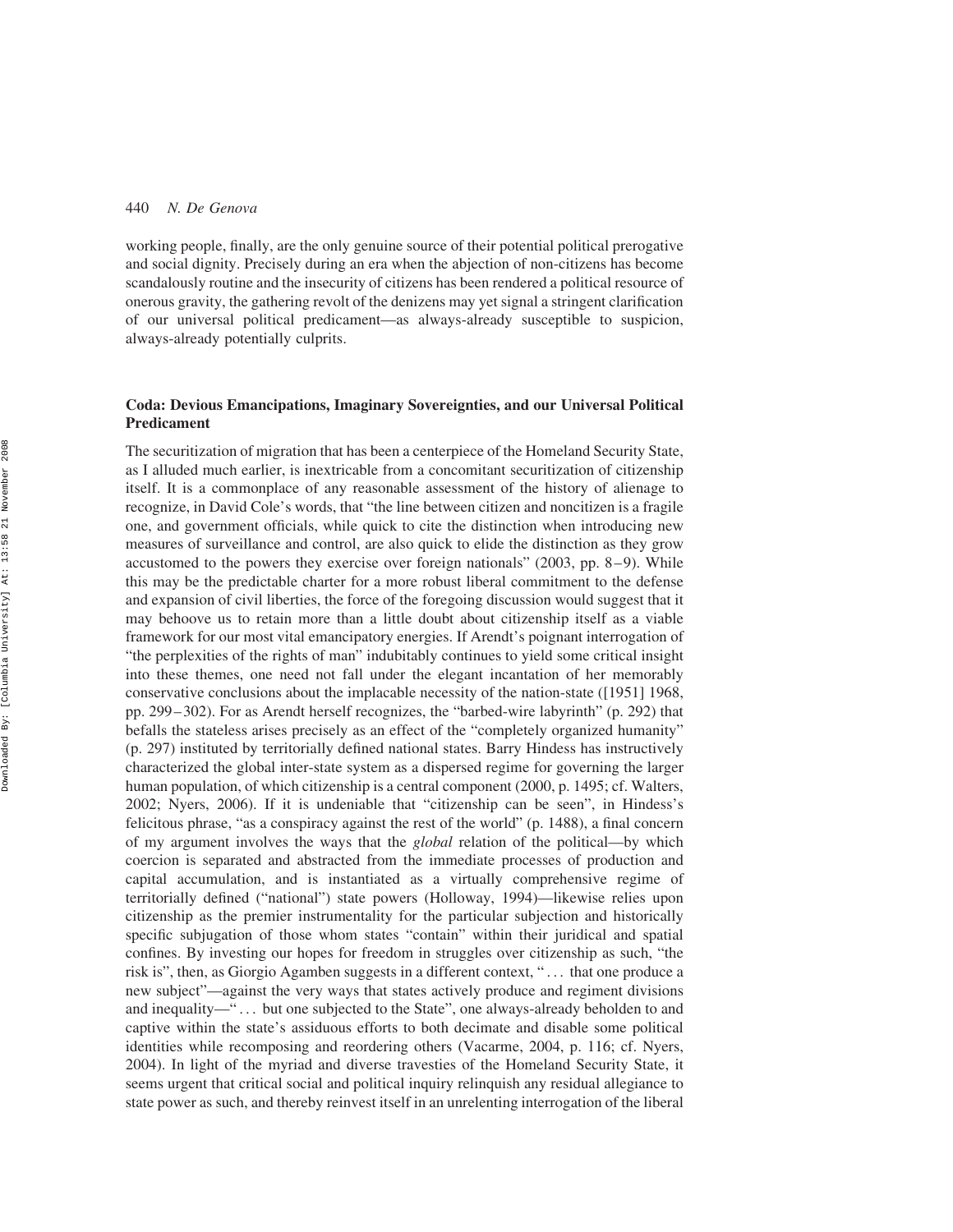conceits and complacencies that adhere to the very notion of citizenship as the presumptive framework for our practices of freedom.

The originary source for these theoretical considerations can be located in Marx's classic (if enduringly problematic) reflections "On the Jewish Question" ([1843] 1978). If Marx's essay proved egregiously inadequate to the avowed task of theorizing "the Jewish Question"—and all that it implied for subsequent theoretical work on the problem of racial oppression—this early text is nonetheless unquestionably the most prominent and explicit commentary in Marx's corpus on the question of citizenship, as such.<sup>16</sup> By presuming to emancipate oneself, merely, "politically"—which is to say, narrowly, as the citizen of a state—Marx contends, one "emancipates himself [sic] in a *devious way*, through an intermediary ... " (p. 32, emphasis in original). Marx follows, notably, with the somewhat elusive and problematic qualification, "however necessary this intermediary may be" (p. 32, emphasis in original). The contradictory status of this positing of "necessity" is further amplified by an analogy with religion, with which Marx proceeds to illustrate the point: "Just as Christ is the intermediary to whom man attributes all his own divinity and all his religious bonds, so the state is the intermediary to which man confides all his nondivinity and all his *human freedom*" (p. 32, emphasis in original). Further, Marx continues:

The political state, in relation to civil society, is just as spiritual as is heaven in relation to earth. It stands in the same opposition to civil society, and overcomes it in the same manner as religion overcomes the narrowness of the profane world; i.e. it has to acknowledge it again, re-establish it, and allow itself to be dominated by it. (p. 34)

By means of these terse but poignant Feuerbachian gestures, Marx's position becomes sufficiently clear: citizenship is a form of estrangement, and what presents itself as emancipation through the juridical forms of the (bourgeois) state may be understood instead to be active alienation. As citizen, Marx continues, one is figured as "the imaginary member of an imaginary sovereignty ... infused with an unreal universality" (p. 34). This indeed is "the sophistry of the political state itself" (p. 34).

The devious investment of the stakes of human emancipation in the illusory (merely political) form of citizenship, moreover, by means of its endorsement of the "necessity" of the political state, likewise becomes an at-best unwitting affirmation of the "necessity" of civil (bourgeois) society, above and against which the state itself is posited (p. 35). While Marx admits that the expressly political emancipation signified by citizenship does indeed represent an important historical achievement, "a great progress", it is no more than the final and emphatically inadequate form of human emancipation possible "within the framework of the prevailing social order" (p. 35, emphasis in original). Furthermore, what is critical for Marx is that (merely) political emancipation amounts to nothing more nor less than the division and "decomposition" of human (prospectively communal, or "species") beings into fractured individualities, irreducibly *particular* in their "private" attributes and conditions (whether as Christian or Jew, or as bourgeois or day-laborer), and comparably atomized and abstracted in their "public" guise as citizens of that unreal universality, the state (pp. 35–36, emphasis in original; cf. pp. 34, 39). Thus, Marx concludes, (bourgeois) "political democracy"—and hence, also democratic citizenship—enact the sovereignty of "unsocial man, man just as he is in his fortuitous existence, man as he has been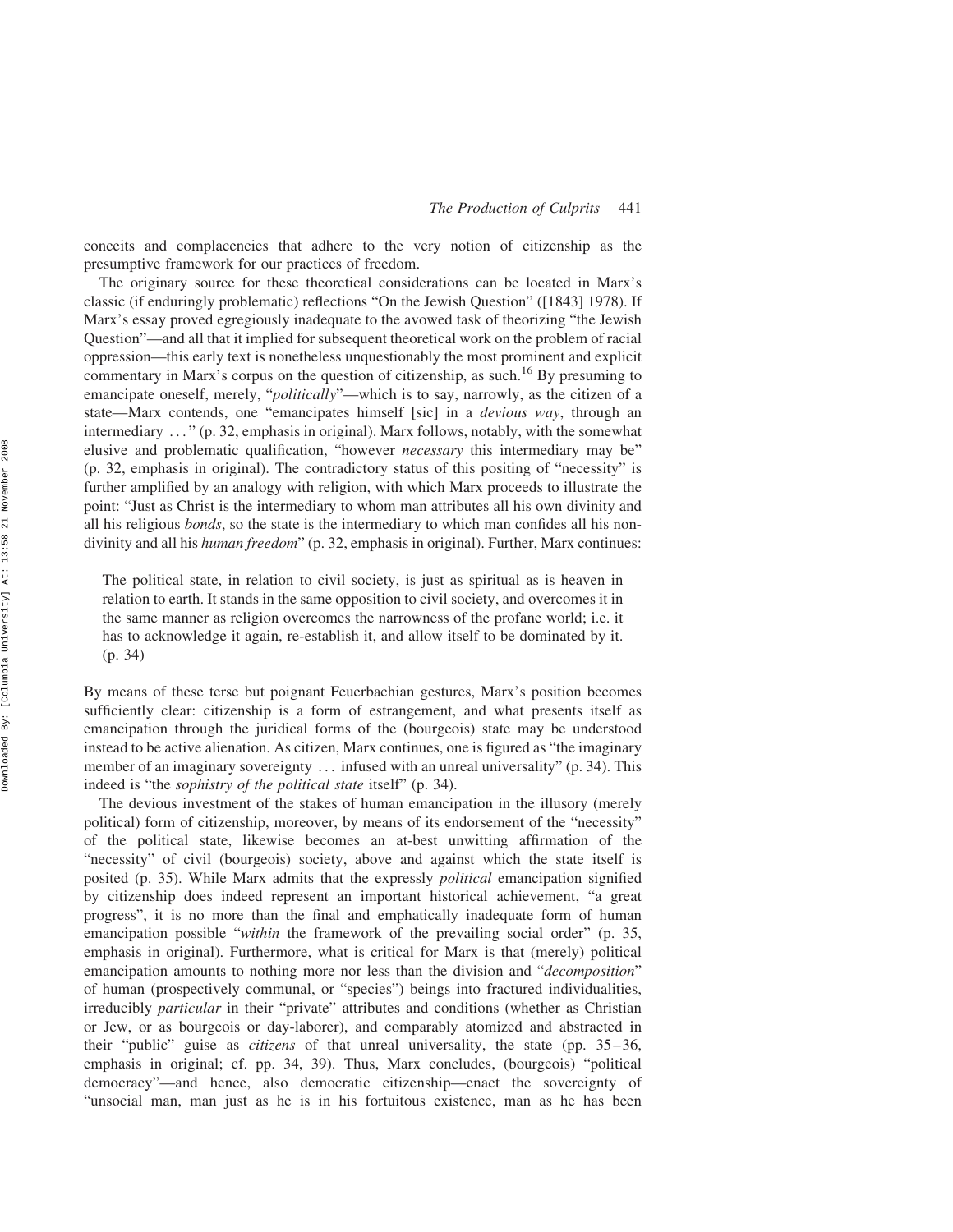corrupted, lost to himself, alienated, subjected to the rule of inhuman conditions and elements, by the whole organization of our society" (p. 39). Indeed, in his remarks on the texts of the "Declaration of the Rights of Man and of the Citizen", Marx underscores the irony that citizenship becomes "a mere *means* for preserving these so-called rights of man" (p. 43), which he demonstrates to be "the rights of a member of civil society, that is, of egoistic man, of man separated from other men and from the community ... of man regarded as an isolated monad, withdrawn into himself" (p. 42). Citizenship, then, is a distinctly *political* technology for the fragmentation and alienation of human productive powers and creative capacities.

More precisely, citizenship is a specifically statist technology for conducting the struggle that is endemic to, and indeed constitutive of, the capital–labor relation, toward the distinctly *political* ends of achieving the subordination of labor (in the most expansive sense of the term). As such, citizenship, I am arguing, is a crucial form for operationalizing the more general separation and abstraction of the political from the immediate processes of exploitation, which manifests itself ubiquitously in the reification of "the" state as a greater or lesser monopoly of "legitimate" coercive violence, exercised spatially over a delimited territory. While the state is never the exclusive form for these always unpredetermined, agonistic, and ever-unresolved relations of struggle—which comprise precisely the politics of the capital–labor relation and entail the full panoply of contests over the objectification and fetishization of human productive powers as alien forces of domination—the state tends nonetheless to be the hegemonic manifestation of this relation of the political (Holloway, 1994). Citizenship is the perpetration of that abstraction through its mediation, rendering the political relation palpably individual and intimate, serving as its distinctly devious intermediary.

From this standpoint, it is certainly the case that the state entails a heterogeneous and relatively fluid assemblage of strategies and tactics devoted to the subordination—and subjection—of the autonomy and restlessness of diverse manifestations of human freedom and self-constitution, which are always ontologically prior, albeit dialectically coconstituted. Hence, the antagonism inherent in this relation of struggle implies a continuous process of composition, decomposition, and recomposition. The parameters of citizenship itself have surely been likewise always susceptible to dramatic revision (cf. Hall & Held, 1989; Isin, 2002; Nyers, 2003, 2004). Nevertheless, to the extent that citizenship is finally institutionalized and upheld through the fixing of those parameters, it must be recognized as always instantiating the moment of reification and fetishization. Citizenship then emerges as a kind of archaeological record of social struggles as they get tentatively resolved, politically, apparently as "gains" or "victories" but in ways that are intrinsically disabling of insurgent energies. Precisely inasmuch as citizenship fixes movement and struggle into "rights", these energies thereby come to be contained within the state, delimited and further delimitable by law, and thus become advantageous for the further subjection of restless and creative human powers as alienated and domesticated ones.

This, then, is our universal political predicament. Our citizenship manifests the evertenuous and besieged limit within which our practices of freedom become encircled and asphyxiated, and a condition of possibility for our always imminent abjection within the orbit of the state's spurious sovereignty. Within the global regime of capital accumulation, the more flagrant abjection of the world of denizens only shows, to the more properly domesticated citizens, the image of their own future.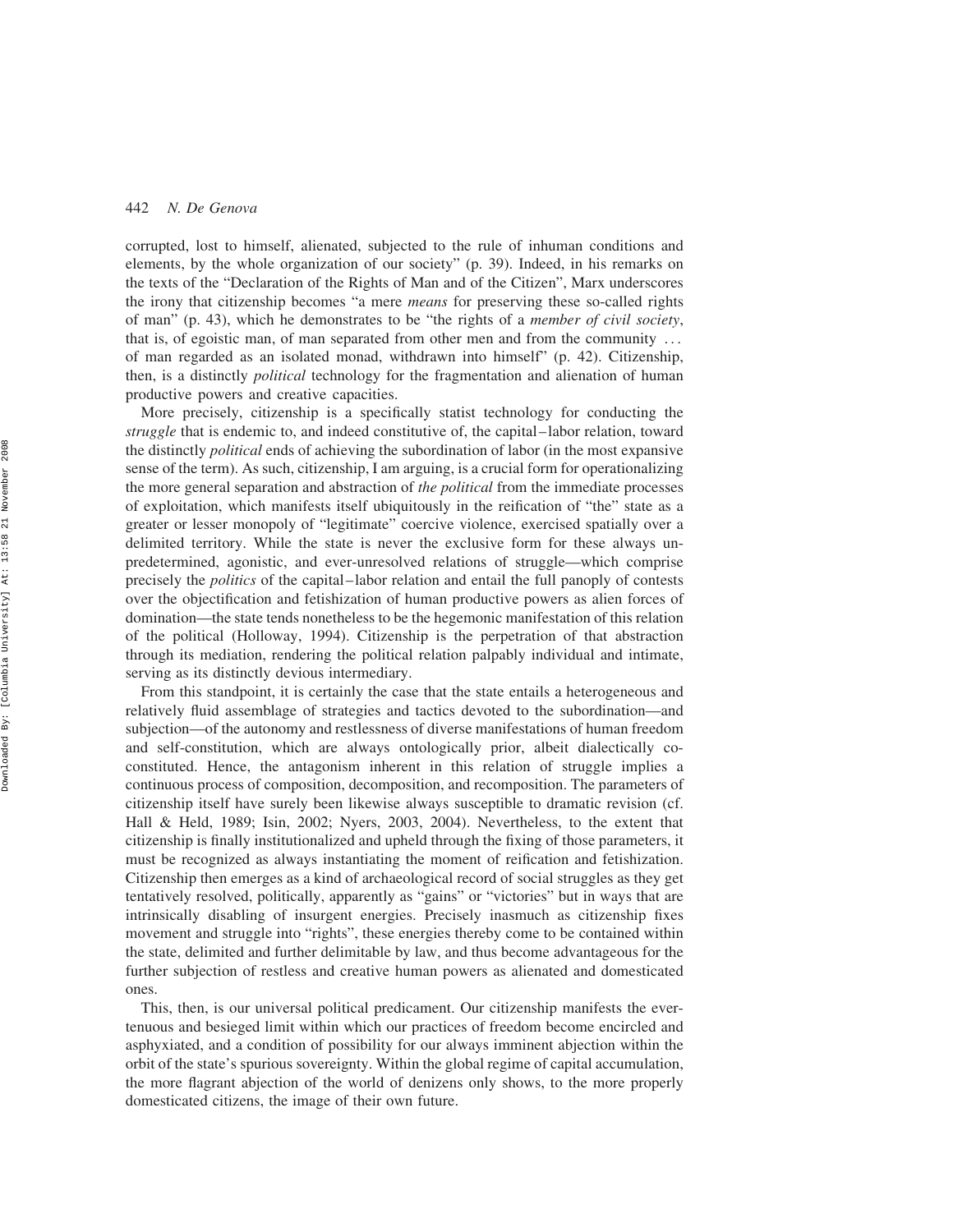# Acknowledgements

The author is grateful to Peter Nyers, for his interest in this work and for admirable initiative in his capacity as editor. He has also benefited from the critical acumen of four outstanding anonymous reviewers, to whom he is indebted for their very insightful suggestions. Portions of this essay were presented to the Swiss Ethnological Society (Berne, Switzerland), the Center for Iberian and Latin American Studies at the University of California– San Diego (La Jolla, CA), the Latin American and Latino Studies Program at the University of Illinois at Chicago (Chicago, IL), the Society for the Anthropology of North America (New York, NY), the Social Science Research Council (New York, NY), the National Thematic Network on Asylum, Stockholm University (Stockholm, Sweden), and the Center for Race, Ethnicity and Politics at the University of California–Los Angeles; a note of gratitude is due to Frances Aparicio, Charles Briggs, Ayça Çubukçu, Josh De Wind, Marcial Godoy, Ramón Gutiérrez, Shahram Khosravi, Jeff Maskovsky, Suzanne Oboler, Nathalie Peutz, Mark Sawyer, and Hans-Rudolf Wicker, for their gracious invitations and engagements with the author's work. A special note of appreciation is likewise due to Soraya Batmanghelichi, Khiara Bridges, Tom Hallaran, Kimberly Seibel, and Mahesh Somashekhar for their extraordinary responsiveness and admirable resourcefulness as research assistants for the larger research project from which this essay has emerged.

#### Notes

- <sup>1</sup> For an imaginative consideration of the implications of the Homeland Security regime for the relation between mobility and citizenship, see Packer (2006).<br>The "absolute indetermination, and absolute indiscernibility between internal and external politics" is
- a theme addressed in more broadly theoretical terms by Agamben (Vacarme, 2004, p. 124), as well as Hardt and Negri (2000, 2004).<br><sup>3</sup> For a compilation of estimated totals for virtually all documented demonstrations, based upon the
- relatively more conservative reports of the official news media, which nonetheless arrives at a total participation ranging from 3.5 million to more than five million for all known events during the spring
- of 2006, see the database available at http://www.wilsoncenter.org/migrantparticipation. <sup>4</sup> This language originally appeared in a KBR press release, available at http://www.halliburton.com/ default/main/halliburton/eng/news/source\_files/news.jsp?newsurl = /default/main/halliburton/eng/ news/source\_files/press\_release/2006/kbrnws\_012406.html. The basic details of the contract itself are
- likewise verified by the company's Final Prospectus for 2006 (p. 55), available at http://www.kbr.com.<br>In addition to the initial targeting of undocumented workers employed at airports and military installations, the Immigration and Customs Enforcement bureau (ICE) of the Department of Homeland Security has executed this explicit strategy of "fugitive apprehension" (most recently through Operation Return to Sender) through well-publicized raids primarily targeting undocumented migrants with final orders of deportation or previous deportations, but coupling these always with the more menacing figure of "criminal aliens" with pending arrest warrants, alongside any other random undocumented migrant who may be swept up in the course of a raid. In April 2006, in the midst of the immigrants' rights mobilizations, the Identity & Benefits Fraud Unit (established in September 2003) created 10 local task forces to perpetrate a campaign of workplace raids targeting undocumented workers for the use of fraudulent documents, which it has publicly depicted as "identity theft" for alarmist effect. The Compliance Enforcement Unit (established in June 2003) is charged with the targeted detection and prioritized apprehension of visa overstayers and other immigration status violators who allegedly "pose national security or public safety threats". Other targeted campaigns have included Operation Community Shield, devised to expedite the deportation of non-citizen alleged street gang members as "criminal aliens", and the Secure Border Initiative, intended to expedite the deportation specifically of non-Mexicans apprehended at the US–Mexico border. For broader discussions of targeted policing as a distinctly neoliberal form of governmentality, see Valverde (2003); Valverde & Mopas (2004); cf. Henman (2004).<br>If the recent move to frankly criminalize "unlawful presence" was indeed unprecedented, migrant
- "illegality" has nonetheless always been a preeminently spatialized social condition, which pertains above all to the continued *presence* of the undocumented *within* the space of the state and its regime of territoriality Thus, "illegality" is posited, commonly enough, in juxtaposition with the hegemonic production of "national" identities. In the United States, such social productions of spatialized difference involve a politics of citizenship that ineffably seems to get transposed into a spatial politics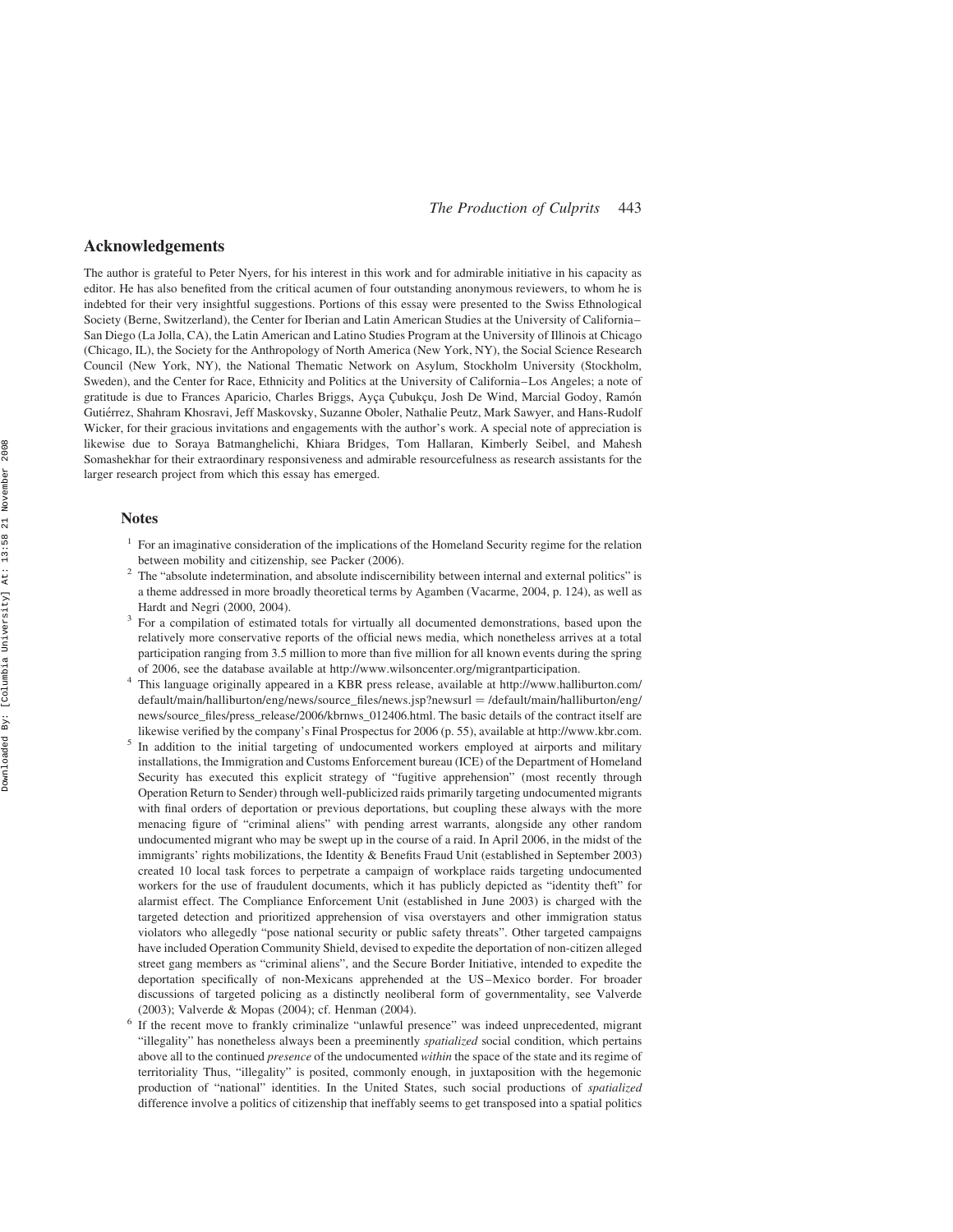of "national" sovereignty, "national" identity, "national" culture, and so forth. For reasons that are beyond the immediate scope of this article, these productions of spatialized ("national") difference tend to become inseparable from concomitant productions of racialized differences similarly articulated in terms of "identity" and "culture" (see De Genova & Ramos-Zayas, 2003; De Genova, 2005).<br><sup>7</sup> For an extended discussion of the scholarship examining the relation between undocumented

- migration and labor subordination, see De Genova (2002).<br>The Emergency Supplemental Appropriations Act for Defense, the Global War on Terror, and
- Tsunami Relief (signed into law 11 May 2005) enacted what had formerly been the "REAL ID" Act, which included in its extensive anti-immigrant provisions that driver's licenses and state ID cards will only be admissible by the federal government if applicants have proven that they are either US citizens
- or lawfully present in the United States. <sup>9</sup> Once the case appeared to be destined for an eventual Supreme Court decision (following a preliminary deferral on procedural grounds on 28 June 2004), Padilla was finally indicted on 17 November 2005, in what was tantamount to a preemptive move intended to remove from further legal scrutiny the US President's presumptive authority to designate "enemy combatants" and detain them indefinitely. Notably, Padilla was finally charged with participation in a vague jihadist conspiracy, with no mention whatsoever of any evidence concerning a "dirty bomb" or even affiliation with
- al-Qaeda.<br><sup>10</sup> Notably, however, Renquist does insist on the distinction between Japanese non-citizens and their US-born (hence, US-citizen) children.
- <sup>11</sup> That Malkin herself is the daughter of Filipino migrants only adds perversity to her shrill endorsement
- of racial profiling for Asian Americans.<br><sup>12</sup> Furthermore, this law would apply retroactively, and thus could result in more than 200 pending appeals filed on behalf of Guantánamo detainees being thrown out of court.
- $\frac{13}{13}$  Failure to report a change of address to the Department of Homeland Security within 10 days was precisely the sort of technical infraction that would have subjected a "legal" permanent resident to imprisonment under the provisions of the proposed Border Protection, Antiterrorism and Illegal Immigration Control Act (HR 4437).<br><sup>14</sup> Analogously, the recent compulsion among many immigrants' rights protestors to declare, "We are not
- terrorists", to demonstrably wave US flags as a performative disavowal of "foreign" loyalties or identifications, and to assert that the alleged September 11 hijackers "did not speak Spanish", presents a comparably vexing parallel with the agonistic practices of some Chinese and Korean Americans
- during World War II affirming that they were indeed "not Japanese".<br><sup>15</sup> I deploy the term *denizen* here to encompass the full range and extent of heterogeneous categories of non-citizen, in noteworthy contradistinction to Tomas Hammar's usage of the term to refer to "a new status group", whose members are neither naturalized citizens nor "regular and plain foreign citizens anymore", with more or less secure residence status and a variety of rights and entitlements to social access and benefits  $(1990, pp. 12-13)$ .
- <sup>16</sup> Marx's essay is notoriously vexed by a plainly extravagant rhetorical recourse to a particularly vehement popular anti-Semitism, even as Marx directly refutes and challenges the more predictably anti-Semitic and uncritically Christian conceits of Bruno Bauer, with whom he is engaged in polemic. While it is indisputably vital to politically confront and engage precisely this aspect of Marx's essay above all, in terms of what its outright failings may reveal about precisely the theoretical problem posed by the relation of race and citizenship—a fuller examination will have to be considered beyond the scope of the present article. For instructive critiques, see Fischman (1989), Gilman (1984), and Greenblatt (1978).

### References

Agamben, G. (1998) Homo Sacer: Sovereign Power and Bare Life (Stanford, CA: Stanford University Press). Agamben, G. (2005) State of Exception (Chicago: University of Chicago Press).

Andreas, P. & Price, R. (2001) From war fighting to crime fighting: transforming the American National Security State, International Studies Review, 3(3), pp. 31–52.

Arendt, H. ([1951] 1968) The Origins of Totalitarianism (New York: Harcourt).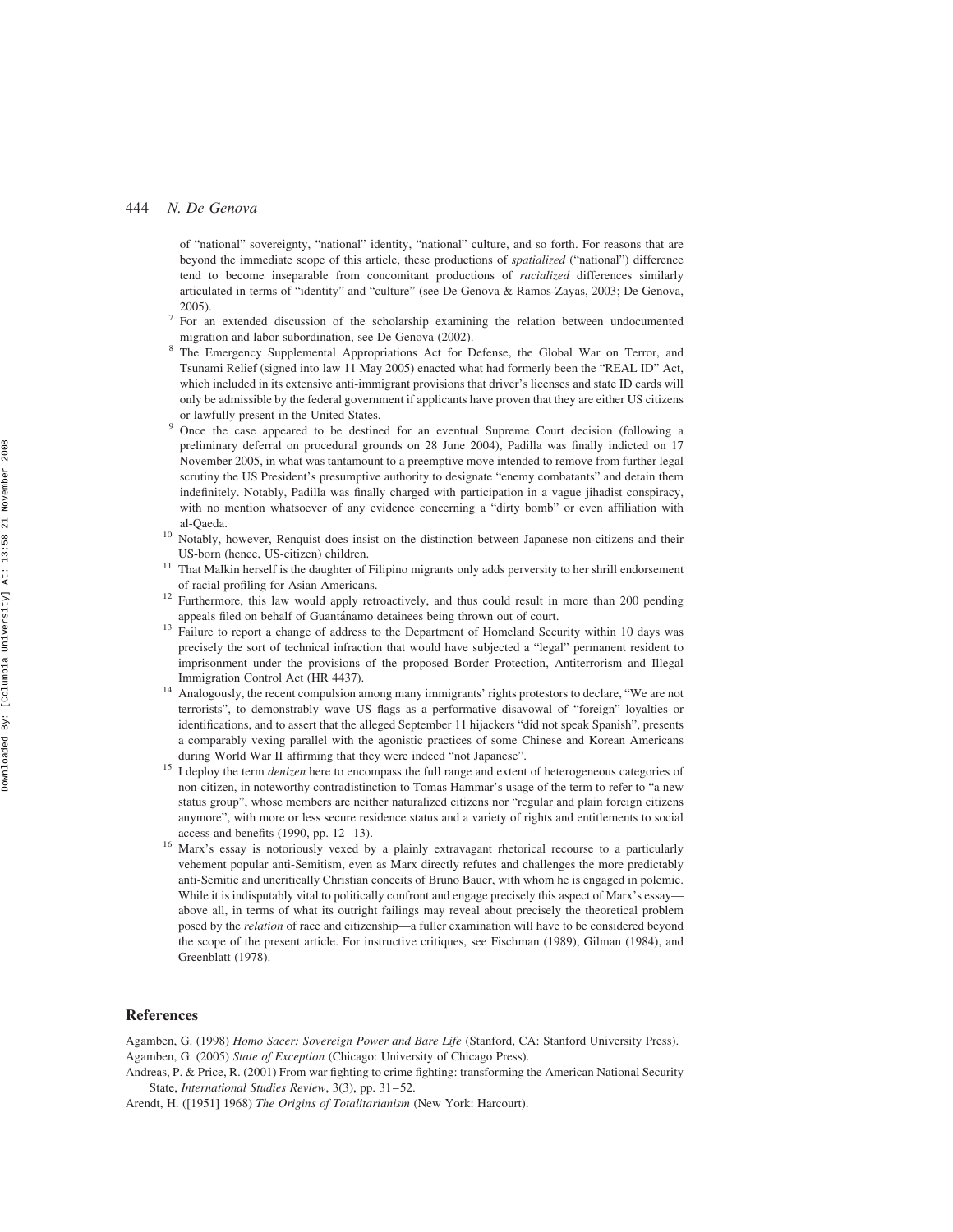- Balderrama, F. E. & Rodríguez, R. (1995) Decade of Betrayal: Mexican Repatriation in the 1930s (Albuquerque: University of New Mexico Press).
- Begg, M. (2006) Enemy Combatant: My Imprisonment at Guantánamo, Bagram, and Kandahar (New York: The New Press).
- Benjamin, W. ([1940] 1968) Theses on the philosophy of history, Illuminations: Essays and Reflections (New York: Schocken Books).
- Bigo, D. (2002) Security and immigration: toward a critique of the governmentality of unease, Alternatives: Global, Local, Political, 27, pp. 63–92.
- Bigo, D. (2006) Globalized (in)security: the field and the ban-opticon, in: D. Bigo & A. Tsoukala (Eds) Illiberal Practices of Liberal Regimes: The (In)Security Games, pp. 5–49 (Paris: L'Harmattan).
- Bojadžijev, M. & Saint-Saëns, I. (2006) Borders, citizenship, war, class: a discussion with Étienne Balibar and Sandro Mezzadra, New Formations, 58, pp. 10–30.
- Bosworth, A. R. (1967) America's Concentration Camps (New York: W.W. Norton).
- Bush, G. W. (2001a) Declaration of National Emergency by Reason of Certain Terrorist Attacks, White House Office of the Press Secretary, 14 September. Available at www.whitehouse.gov/news/releases/2001/09/ 20010914-4.html
- Bush, G. W. (2001b) Address to a Joint Session of Congress and the American People, White House Office of the Press Secretary, 20 September. Available at www.whitehouse.gov/news/releases/2001/09/20010920-8.html
- Bush, G. W. (2004) President Bush Proposes New Temporary Worker Program, White House Office of the Press Secretary, 7 January. Available at www.whitehouse.gov/news/releases/2004/01/20040107-3.html
- Bush, G. W. (2006) President Bush Addresses the Nation on Immigration Reform, White House Office of the Press Secretary, 15 May. Available at www.whitehouse.gov/news/releases/2006/05/20060515-8.html.
- Cainkar, L. (2002) No longer invisible: Arab and Muslim exclusion after September 11, Middle East Report, 224. Available at www.merip.org/mer/mer224/224\_cainkar.html.
- Cainkar, L. (2003) Special registration: a fervor for Muslims, Journal of Islamic Law and Culture, 7(2), pp. 73–101.
- Cainkar, L. (2004) The impact of the September 11 attacks and their aftermath on Arab and Muslim communities in the United States. GSC Quarterly, 13. Available at www.ssrc.org/programs/gsc/publications/quarterly13/cainkar.pdf
- Cainkar, L. (2005) Space and place in the metropolis: Arabs and Muslims seeking safety, City & Society, 17(2), pp. 181–209.
- Calavita, K. (1992) Inside the State: The Bracero Program, Immigration, and the I.N.S. (New York: Routledge).
- Camarota, S. (2001) Immigration and Terrorism: Testimony prepared for the U.S. Senate Committee on the Judiciary Subcommittee on Technology, Terrorism, and Government Information, 12 October (Washington, DC: Center for Immigration Studies). Available at www.cis.org/articles/2001/sactestimony1001.html
- Cole, D. (2003) Enemy Aliens: Double Standards and Constitutional Freedoms in the War on Terrorism (New York: The New Press).
- Cole, D. (2006) Are we safer?, New York Review of Books, 53(4), pp. 15–18.
- Coutin, S. B. (2000) Legalizing Moves: Salvadoran Immigrants' Struggle for U.S. Residency (Ann Arbor: University of Michigan Press).
- De Genova, N. (2002) Migrant "illegality" and deportability in everyday life, Annual Review of Anthropology, 31, pp. 419–447.
- De Genova, N. (2004) The legal production of Mexican/Migrant "illegality", Latino Studies, 2(1), pp. 160–185.
- De Genova, N. (2005) Working the Boundaries: Race, Space, and "Illegality" in Mexican Chicago (Durham, NC: Duke University Press).
- De Genova, N. & Ramos-Zayas, A. Y. (2003) Latino Crossings: Mexicans, Puerto Ricans, and the Politics of Race and Citizenship (New York: Routledge).
- Diamond, L. (2002) Winning the New Cold War on Terrorism: The Democratic-Governance Imperative, Institute for Global Democracy, Policy Paper No. 1. Available at http://www.911investigations.net/IMG/pdf/doc-267.pdf
- Dinerstein, M. (2003) IDs for Illegals: The "Matricula Consular" Advances Mexico's Immigration Agenda, Center for Immigration Studies Backgrounder (Washington, DC: Center for Immigration Studies). Available at www.cis.org/articles/2003/back303.html
- Federation for American Immigration Reform (FAIR) (2002) Invitation to Terror: How Our Immigration System Still Leaves America at Risk (Washington, DC: Federation for American Immigration Reform). Available at www.fairus.org/Research/Research.cfm?ID =  $1659$ &c = 55
- Ferguson, N. (2004) Colossus: The Price of America's Empire (New York: Penguin).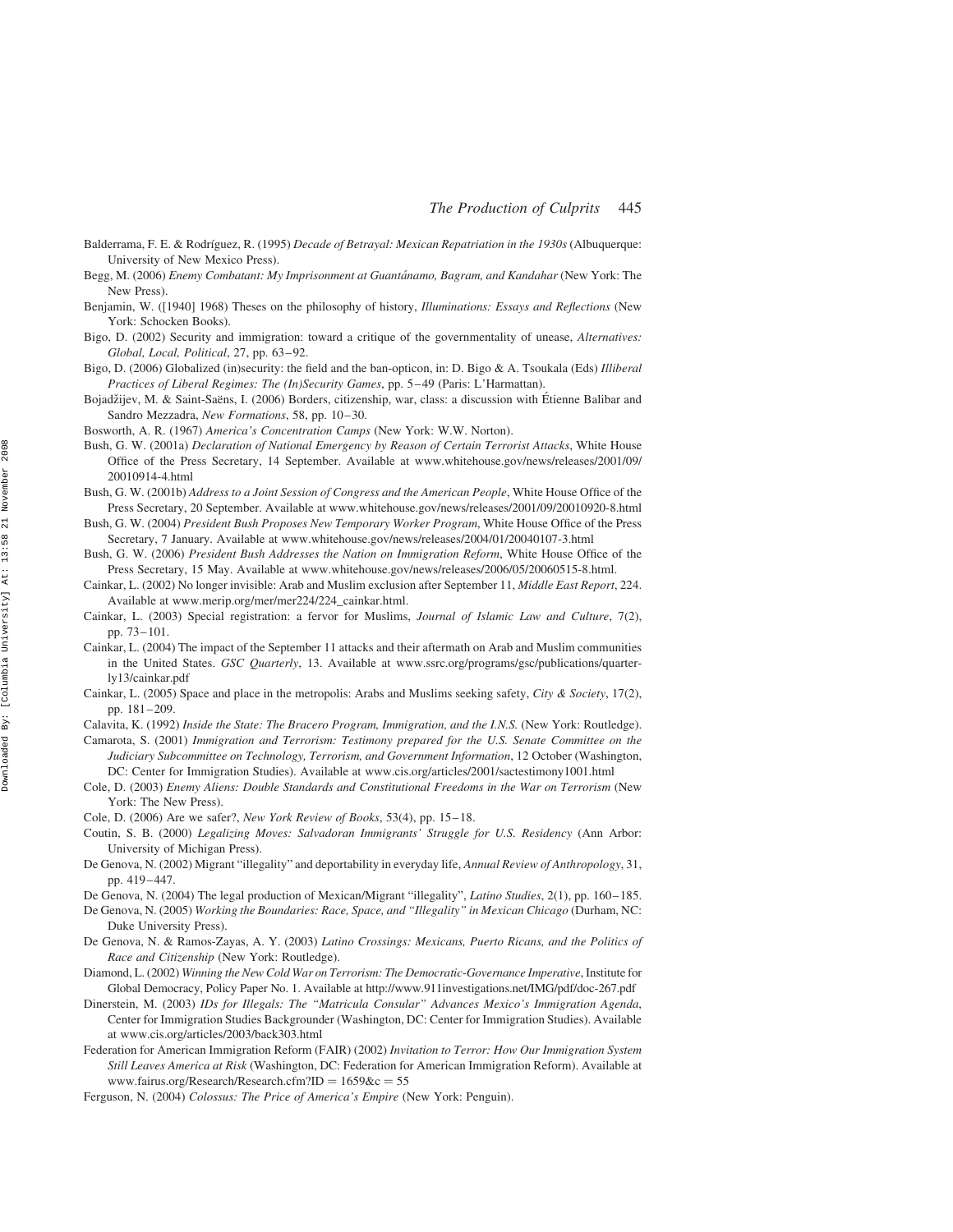Fischman, D. (1989) The Jewish question about Marx, Polity, 21(4), pp. 755–775.

- Friends of Immigration Law Enforcement (FILE) (2002) Birthright Citizenship and the Case of Yaser Esam Hamdi, Memorandum/Complaint (Washington, DC: Friends of Immigration Law Enforcement). Available at www.fileus.com/dept/citizenship/hamdi/hamdi-complaint.html
- García, J. R. (1980) Operation Wetback: The Mass Deportation of Mexican Undocumented Workers in 1954 (Westport, CN: Greenwood Press).
- Gilman, S. L. (1984) Karl Marx and the secret language of Jews, Modern Judaism, 4(3), pp. 275–294.
- Greenblatt, S. J. (1978) Marlowe, Marx, and anti-Semitism, Critical Inquiry, 5(2), pp. 291–307.
- Hall, S. & Held, D. (1989) Citizens and citizenship, in: S. Hall & M. Jacques (Eds) New Times: The Changing Face of Politics in the 1990s, pp. 173–188 (London: Lawrence and Wishart).
- Hammar, T. (1990) Democracy and the Nation State: Aliens, Denizens, and Citizens in a World of International Migration (Brookfield, VT: Avebury/Gower Publishing).
- Hardt, M. & Negri, A. (2000) Empire (Cambridge, MA: Harvard University Press).
- Hardt, M. & Negri, A. (2004) Multitude: War and Democracy in the Age of Empire (New York: Penguin).
- Harris, N. (1995) The New Untouchables: Immigration and the New World Worker (New York: I.B. Tauris). Harvey, D. (2003) The New Imperialism (New York: Oxford University Press).
- Henman, P. (2004) Targeted! Population segmentation, electronic surveillance and governing the unemployed in Australia, International Sociology, 19(2), pp. 173–191.
- Hindess, B. (2000) Citizenship in the international management of populations, American Behavioral Scientist, 43(9), pp. 1486–1497.
- Hoffman, A. (1974) Unwanted Mexican Americans in the Great Depression: Repatriation Pressures 1926– 1939 (Tucson: University of Arizona Press).
- Holloway, J. (1994) Global capital and the national state, Capital and Class, 52, pp. 23–49.
- Human Rights Watch (2002) Presumption of Guilt: Human Rights Abuses of Post-September 11 Detainees, Available at www.hrw.org/reports/2002/us911
- Huysmans, J. (2006) The Politics of Insecurity: Fear, Migration, and Asylum in the EU (New York: Routledge). Isin, E. (2002) Being Political: Genealogies of Citizenship (Minneapolis: University of Minnesota Press).
- Jabri, V. (2006) War, security, and the liberal state, Security Dialogue, 37(1), pp. 47–64.
- Johnson, C. (2004a) The Sorrows of Empire: Militarism, Secrecy, and the End of the Republic (New York: Henry Holt)
- Johnson, C. (2004b) The three Cold Wars, in: E. Schrecker (Ed.) Cold War Triumphalism: The Misuse of History after the Fall of Communism, pp. 237–261 (New York: The New Press).
- Johnson, C. (2006) Nemesis: The Last Days of the American Republic (New York: Henry Holt).
- Kaplan, A. (2003) Homeland insecurities: reflections on language and space, Radical History Review, 85, pp. 82–93.
- Kaplan, A. (2004) Violent belongings and the question of empire today: presidential address to the American Studies Association, October 17, 2003, American Quarterly, 56(1), pp. 1-18.
- Krikorian, M. (2002) Safety in (Lower) Numbers: Immigration and Homeland Security, Center for Immigration Studies Backgrounder, October (Washington, DC: Center for Immigration Studies). Available at www.cis.org/articles/2002/back1102.html
- Krikorian, M. (2003) Securing the Homeland through Immigration Law Enforcement: Testimony to U.S. House of Representatives, Committee on the Judiciary Subcommittee on Immigration, Border Security, and Claims, 10 April (Washington, DC: Center for Immigration Studies). Available at www.cis.org/articles/2003/msktestimony410.html
- Lawyers Committee for Human Rights (LCHR) (2003a) Imbalance of Powers: How Changes to U.S. Law & Policy Since 9/11 Erode Human Rights and Civil Liberties, September 2002–March 2003 (Washington, DC: Lawyers Committee for Human Rights). Available at www.humanrightsfirst.org/us\_law/loss/imbalance/ powers.pdf.
- Lawyers Committee for Human Rights (LCHR) (2003b) Consented-to Brief of Amici Curiae the Cato Institute [et al.] in Support of Petitioner-Apellee/Cross Appellant Jose Padilla and Partial Affirmance and Partial Reversal, 28 July (Washington, DC: Lawyers Committee for Human Rights/Human Rights First). Available at www.humanrightsfirst.org/us\_law/padilla\_no\_authority.pdf
- Lawyers Committee for Human Rights (LCHR) (2003c) Consented-to Brief of Amici Curiae Hon. John J. Gibbons [et al.] in Support of Petitioner-Apellee/Cross Appellant Jose Padilla and Advocating for Affirmance in Part and Reversal in Part, 28 July (Washington, DC: Lawyers Committee for Human Rights/Human Rights First). Available at www.humanrightsfirst.org/us\_law/padilla\_final\_due\_process.pdf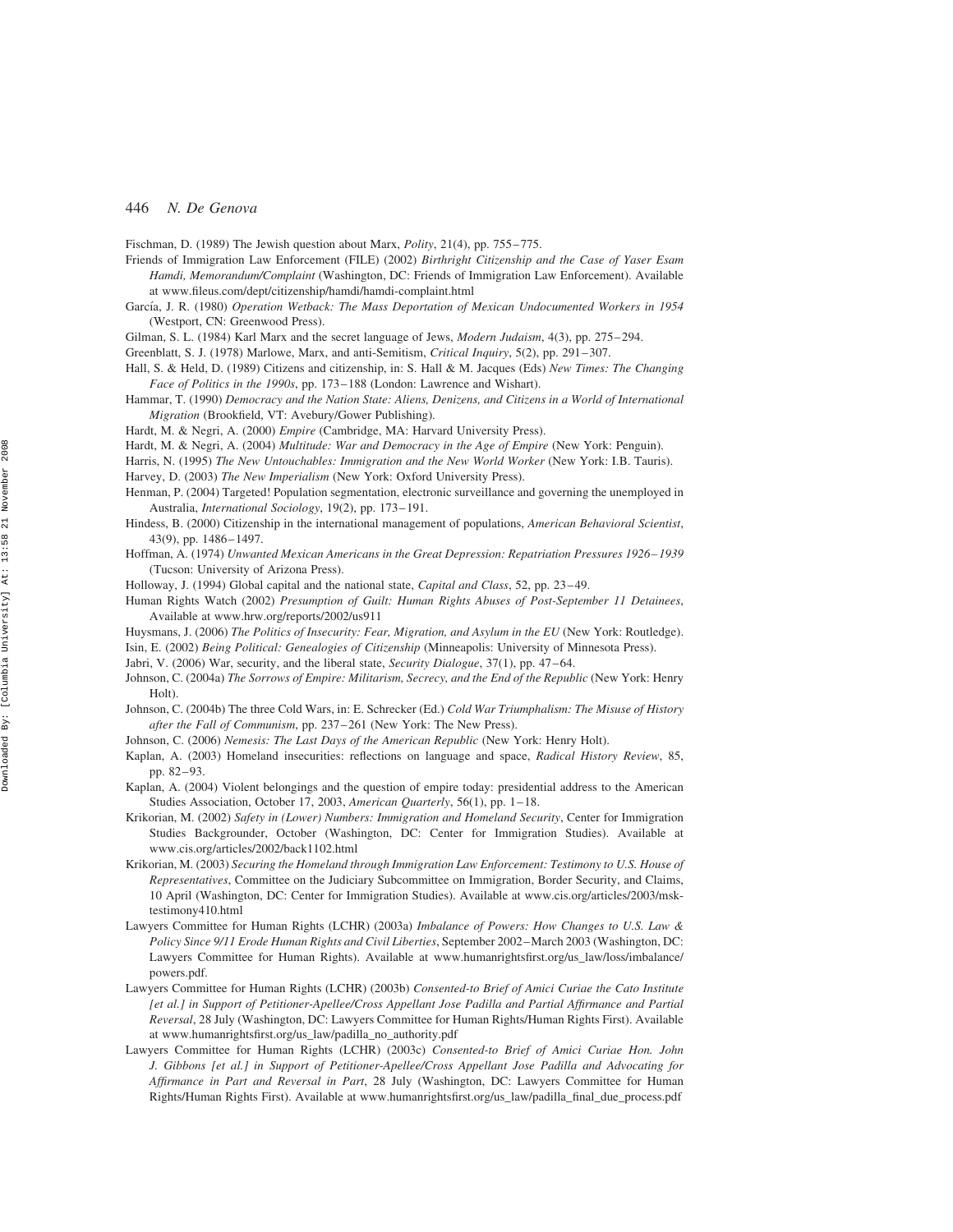- Lawyers Committee for Human Rights (LCHR) (2003d) Brief of Amici Curiae Experts on the Law of War in Support of Petitioner-Apellee/Cross Appellant Jose Padilla and Partial Affirmance and Partial Reversal, 28 July (Washington, DC: Lawyers Committee for Human Rights/Human Rights First). Available at www.humanrightsfirst.org/us\_law/padilla\_war\_exp.pdf
- Mailman, S. & Yale-Loehr, S. (2005) Immigration reform: restrictionists win in the House, New York Law Journal, 234, p. 3.
- Maira, S. (2004) Youth culture, citizenship and globalization: South Asian youth in the United States after September 11th, Comparative Studies of South Asia, Africa, and the Middle East, 24(1), pp. 219–231.
- Malkin, M. (2002) Invasion: How America Still Welcomes Terrorists, Criminals, and Other Foreign Menaces to Our Shores (Washington, DC: Regnery Publishing).
- Malkin, M. (2004) In Defense of Internment: The Case for "Racial Profiling" in World War II and the War on Terror (Washington, DC: Regnery Publishing).
- Mamdani, M. (2002) Good Muslim, bad Muslim: a political perspective on culture and terrorism, American Anthropologist, 104(3), pp. 766–775.
- Mamdani, M. (2004) Good Muslim, Bad Muslim: America, the Cold War, and the Roots of Terror (New York: Pantheon Books/Random House).
- Mark, S., Brooks Masters, S. & Mehta, C. D. (2002) Have we learned the lessons of history? World War II, Japanese internment and today's secret detentions, Immigration Policy Focus, 1(3) (American Immigration Law Foundation). Available at www.ailf.org/ipc/ipf1002.pdf.
- Martin, J. L. et al. (2003) State of Insecurity: How State and Local Immigration Policies are Undermining Homeland Security, (Washington, DC: Federation for American Immigration Reform). Available at www.fairus.org/Research/Research.cfm?ID =  $1626$ &c = 55
- Marx, K. ([1843] 1978) On the Jewish Question, in: R. C. Tucker (Ed.) The Marx–Engels Reader (2nd edn) (New York: W.W. Norton).
- Marx, K. ([1852] 1963) The Eighteenth Brumaire of Louis Bonaparte (New York: International Publishers).
- Muller, B. J. (2004) (Dis)qualified bodies: securitization, citizenship and "identity management", Citizenship Studies, 8(3), pp. 279–294.
- Nyers, P. (2003) Abject cosmopolitanism: the politics of protection in the anti-deportation movement, Third World Quarterly, 24(6), pp. 1069–1093.
- Nyers, P. (2004) Introduction: what's left of citizenship?, Citizenship Studies, 8(3), pp. 203–215.
- Nyers, P. (2006) The accidental citizen: acts of sovereignty and (un)making citizenship, Economy and Society, 35(1), pp. 22–41.
- Packer, J. (2006) Becoming bombs: mobilizing mobility in the War on Terror, Cultural Studies, 20(4–5), pp. 378–399.
- Papdemetriou, D. (2002) A Grand Bargain: Balancing the National Security, Economic, and Immigration Interests of the U.S. and Mexico, Migration Policy Institute Policy Paper, 18 March (Washington, DC: Migration Policy Institute). Available at www.migrationpolicy.org/files/bargain.pdf
- Puar, J. K. & Rai, A. S. (2002) Monster, terrorist, fag: the War on Terrorism and the production of docile patriots, Social Text, 72(20[3]), pp. 117-148.
- Ratner, M. & Ray, E. (2004) Guantánamo: What the World Should Know (White River Junction, VT: Chelsea Green Publishing).
- Renquist, W. H. (1998) All the Laws But One: Civil Liberties in Wartime (New York: Alfred A. Knopf).
- Robin, C. (2004) Remembrance of empires past: 9/11 and the end of the Cold War, in: E. Schrecker (Ed.) Cold War Triumphalism: The Misuse of History after the Fall of Communism, pp. 274–297 (New York: The New Press).
- Robinson, G. (2001) By Order of the President: FDR and the Internment of Japanese Americans (Cambridge, MA: Harvard University Press).
- Rose, D. (2004) Guantánamo: The War on Human Rights (New York: The New Press).
- Rostow, E. V. (1945) The Japanese American cases—a disaster, Yale Law Journal, 54(3), pp. 489–533.
- Saito, N. T. (2001) Symbolism under siege: Japanese American redress and the "racing" of Arab Americans as "terrorists", Asian Law Journal, 8, pp. 1–29.
- Schuck, P. H. & Smith, R. M. (1985) Citizenship Without Consent: Illegal Aliens in the American Polity (New Haven, CN: Yale University Press).
- Serrano, S. K. & Minami, D. (2003) Korematsu v. United States: a "constant caution" in a time of crisis, Asian Law Journal, 10, pp. 37–50.
- Smith, N. (2005) The Endgame of Globalization (New York: Routledge).